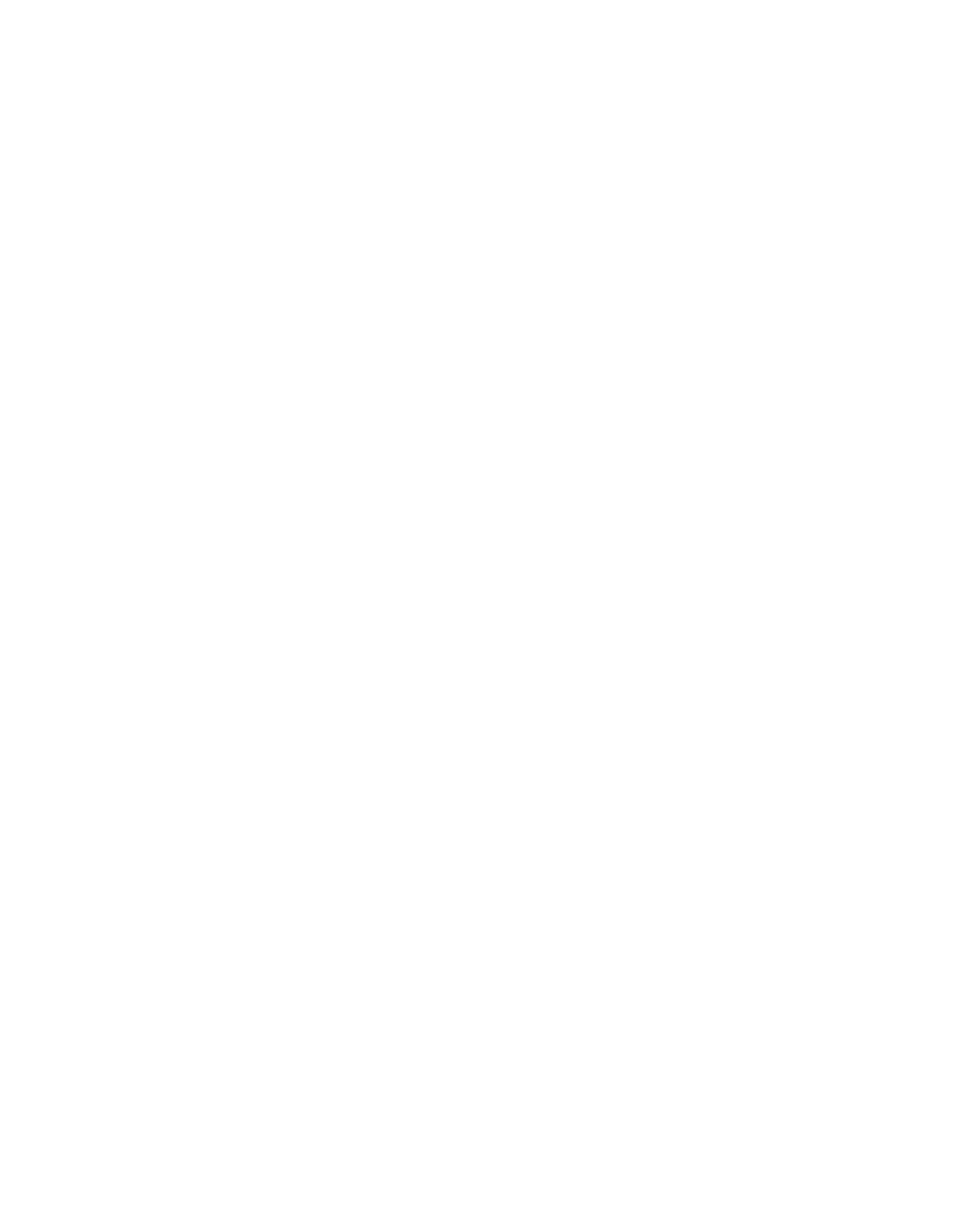# **Table of Contents**

## **Title**

## Page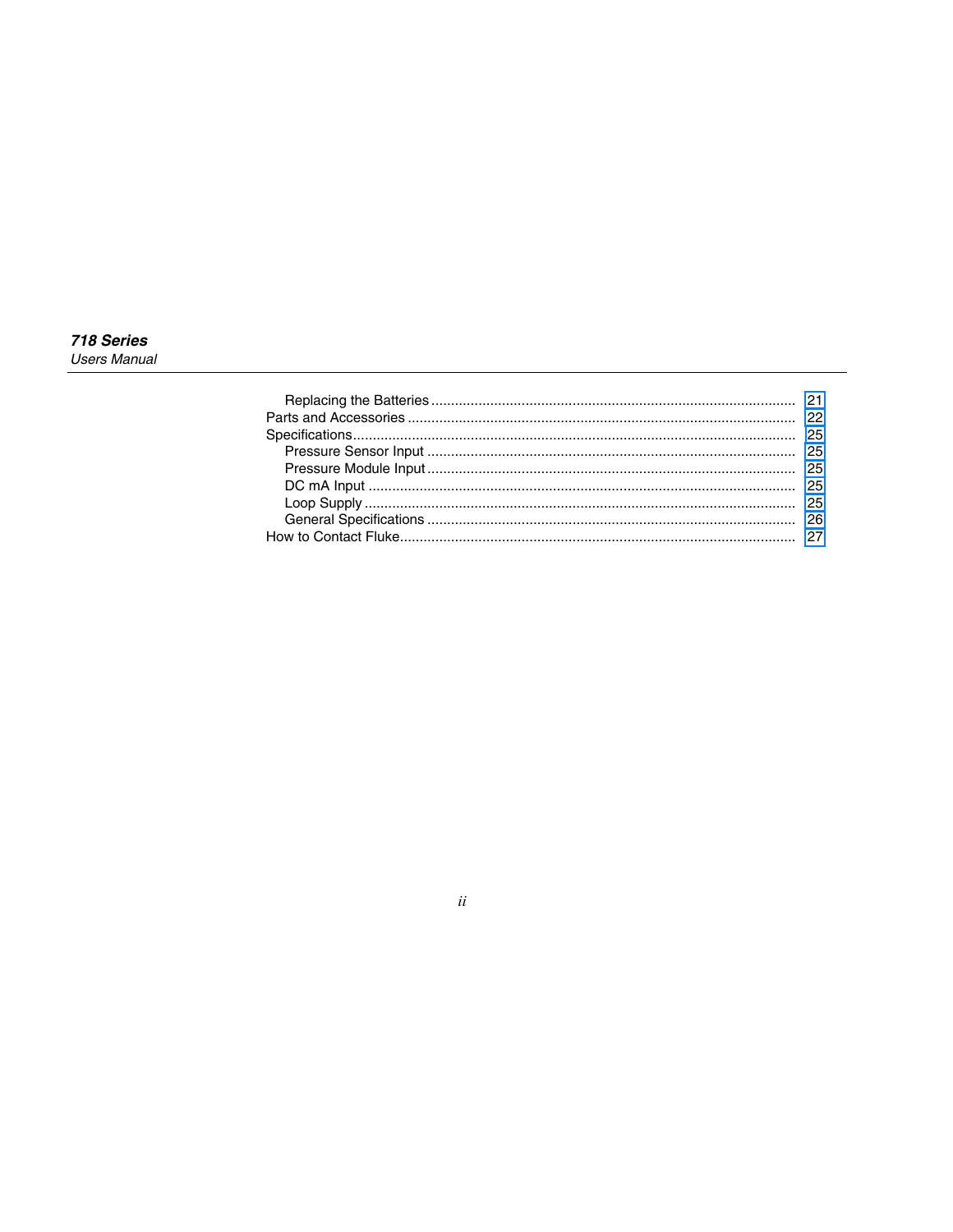# **List of Tables**

## **Table**

## **Title**

## Page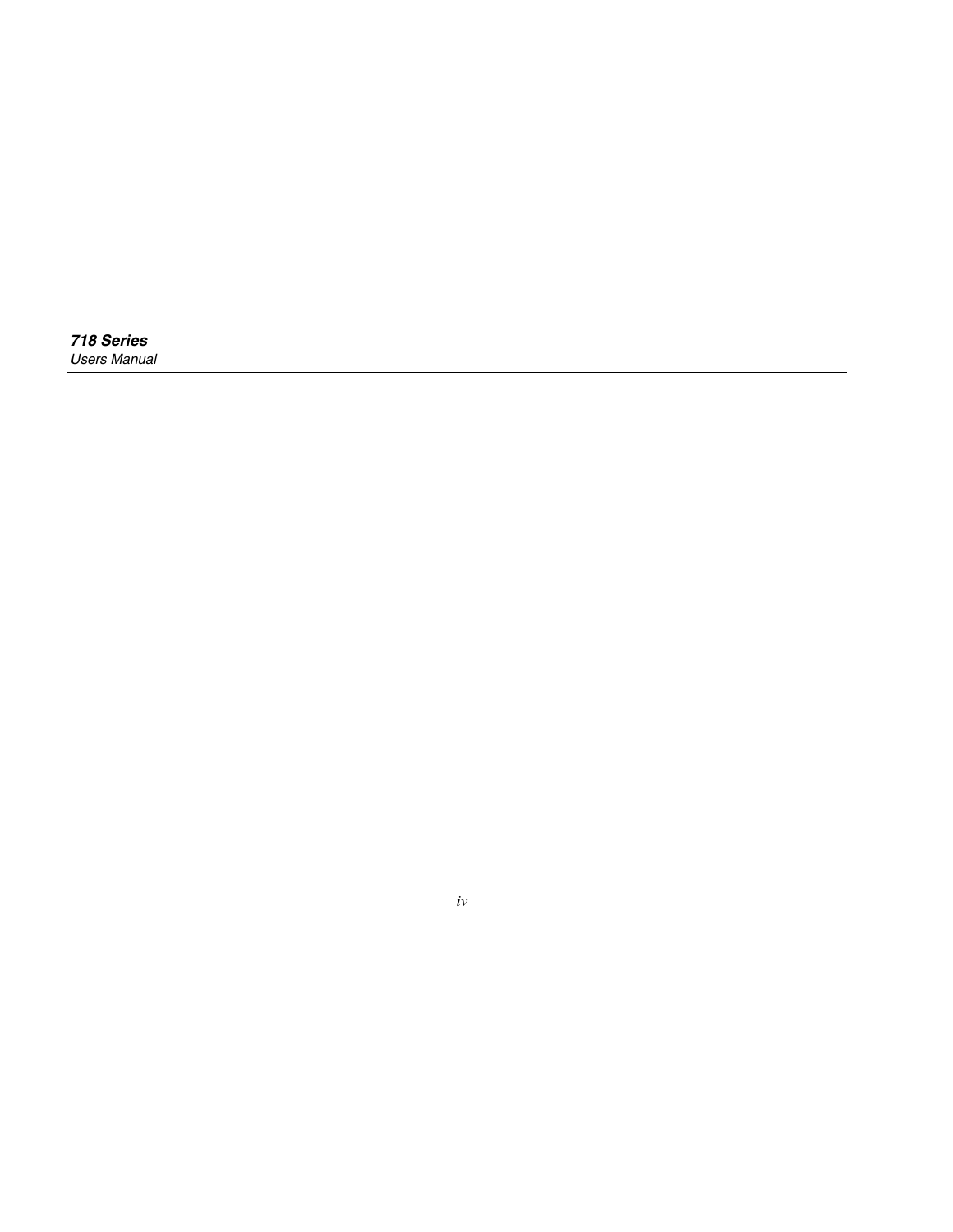# **List of Figures**

## **Figure**

## **Title**

## Page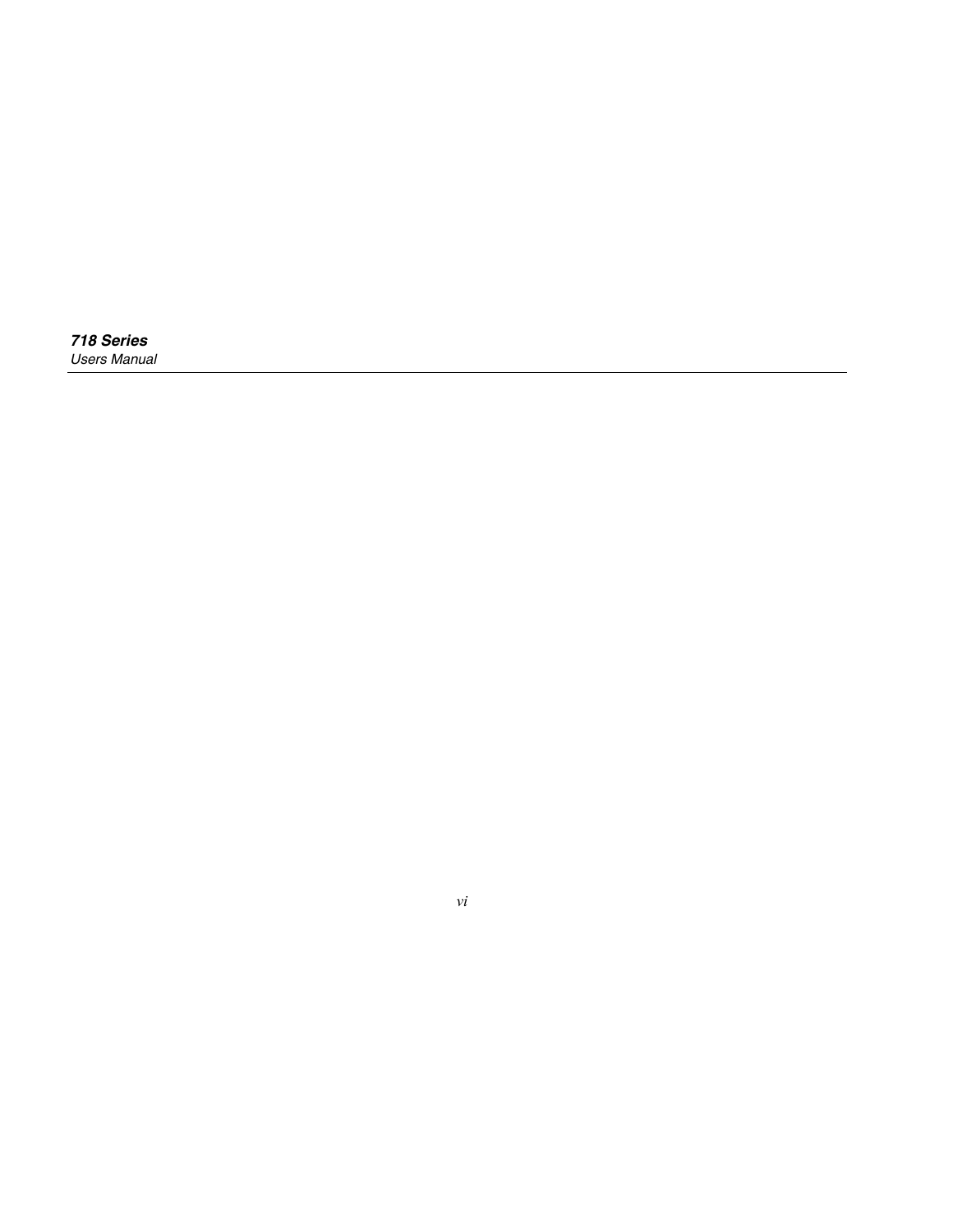# *Pressure Calibrator*

## <span id="page-8-0"></span>*Introduction*

The Fluke 718 Series Pressure Calibrators do the following:

- Calibrate P/I (pressure to current) transmitters
- Measure pressure via a 1/8-inch NPT pressure fitting and an internal pressure sensor or via a Fluke 700 Series Pressure Module
- Source pressure
- Measure current up to 24 mA
- Simultaneously display pressure and current measurements.
- Supply loop voltage
- Calculate mA percentage in Percent Mode
- Calculate mA error % in Percent Frror Mode

The 718 Pressure Calibrators (hereafter, "the Calibrator") include:

- 718 1G
- 718 30G
- 718 100G
- 718 300G

The Calibrator makes 5-digit pressure readings in the following units: psi, inH<sub>2</sub>O at 4  $\,^{\circ}$ C, inH<sub>2</sub>O at 20  $\,^{\circ}$ C, kPa, cmH<sub>2</sub>O at 4 °C, cmH<sub>2</sub>O at 20 °C, bar, mbar, kg/cm<sup>2</sup>, inHg, and mmHg.

Pressure sensor specifications are as listed under "Pressure Sensor Input".

The Calibrator measures pressure sensor inputs in the units shown in Table 1.

For pressure modules, full scale readings for all pressure ranges can be made in psi, kPa, and inHg units. To avoid display overflow, full scale readings are limited to 1000 psi in cmH $_{2}$ O, mbar, and mmHg units, and 3000 psi in inH $_{2}$ O units. Pressures of at least 15 psi must be measured for meaningful readings in bar and  $kg/cm<sup>2</sup>$  units.

Your Calibrator is supplied with a holster, two installed 9 V alkaline batteries, one set of TL75 test leads, one set of AC70A alligator clips, one 700-ILF In-Line Filter (to protect the pump), a Product Overview Manual, and a CD-Rom.

If the Calibrator is damaged or something is missing, contact the place of purchase immediately. Contact your Fluke distributor for information about accessories. See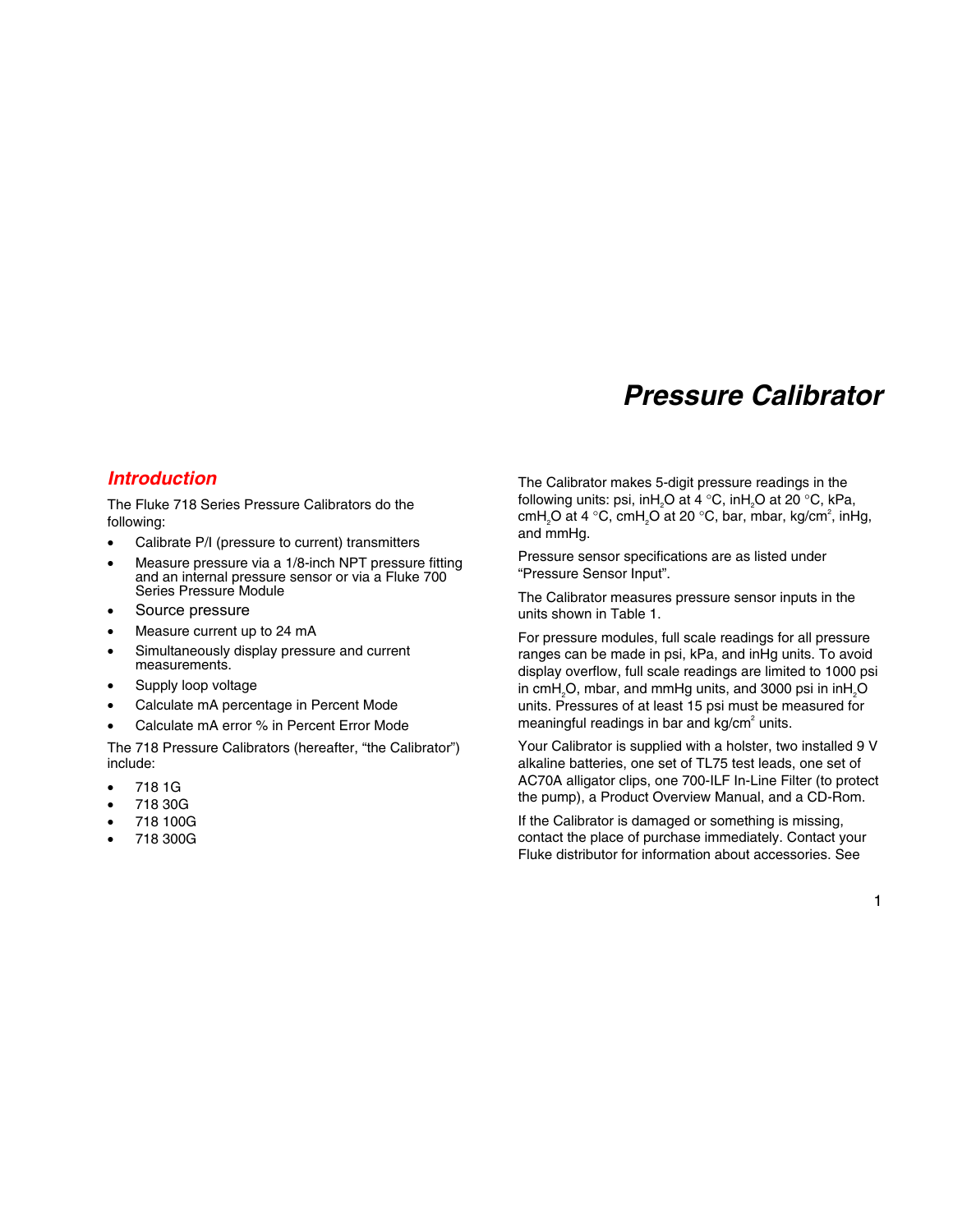#### <span id="page-9-0"></span>*718 Series Users Manual*

"How to Contact Fluke." To order replacement parts or spares, see "Parts and Accessories."

#### **Table 1. Input Units**

| <b>Displayed Pressure Units</b>     |
|-------------------------------------|
| psi                                 |
| inH <sub>2</sub> O at 4°C           |
| inH <sub>2</sub> O at 20°C          |
| cmH <sub>2</sub> O at $4^{\circ}$ C |
| cmH <sub>2</sub> O at 20°C          |
| bar                                 |
| mbar                                |
| kPa                                 |
| inHg                                |
| mmHg                                |
| kg/cm <sup>2</sup>                  |

# *Safety Information*

Use the Calibrator only as specified in this Users Manual, otherwise the protection provided by the Calibrator may be impaired.

A **Warning** identifies conditions and actions that pose hazard(s) to the user; a **Caution** identifies conditions and actions that may damage the Calibrator or the equipment under test.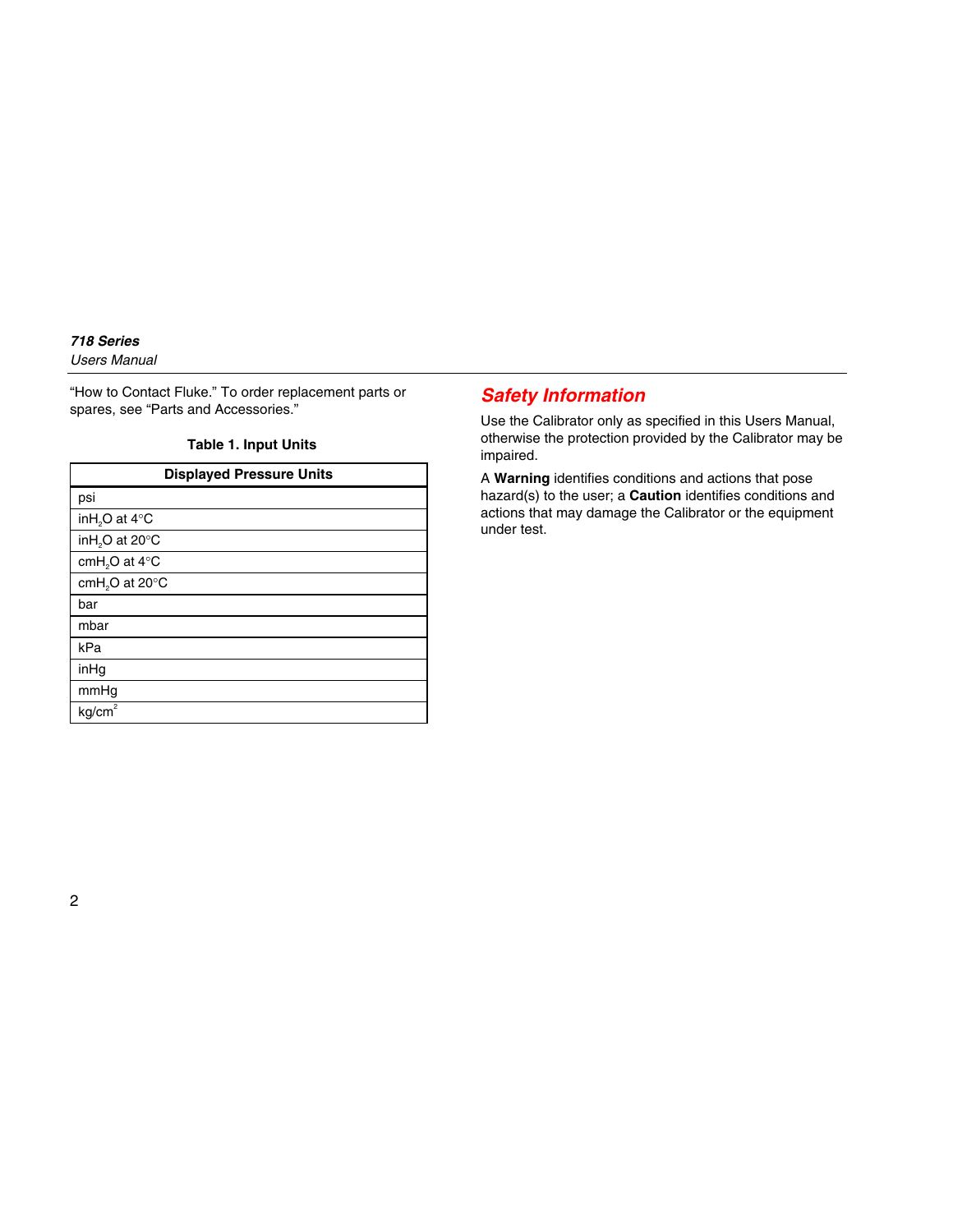#### **Table 2. Safety Information**

# XW **Warning**

<span id="page-10-0"></span>**To avoid possible electric shock or personal injury:** 

- **Never apply more than 30 V between the mA terminals, or between either of the mA terminals and earth ground.**
- **Do not use the Calibrator to make measurements in a CAT II, CAT III, or a CAT IV environment. CAT I equipment is designed to protect against transient from high-voltage, low-energy sources, such as electronic circuits or a copy machine**
- **Remove the test leads from the Calibrator before you open the battery door.**
- **Make sure the battery door is closed and latched before you operate the Calibrator.**
- **Do not operate the Calibrator if it is damaged.**
- **Do not operate the Calibrator around explosive gas, vapor, or dust.**
- **When using probes, keep fingers behind the finger guards on the probes.**
- **Use only two 9 V batteries, properly installed in the Calibrator case, to power the Calibrator.**
- **Follow all equipment safety procedures.**
- **Turn off circuit power before connecting the Calibrator mA and COM terminals in the circuit. Place Calibrator in series with the circuit.**
- **When servicing the Calibrator, use only specified replacement parts.**
- **Do not allow water inside the case.**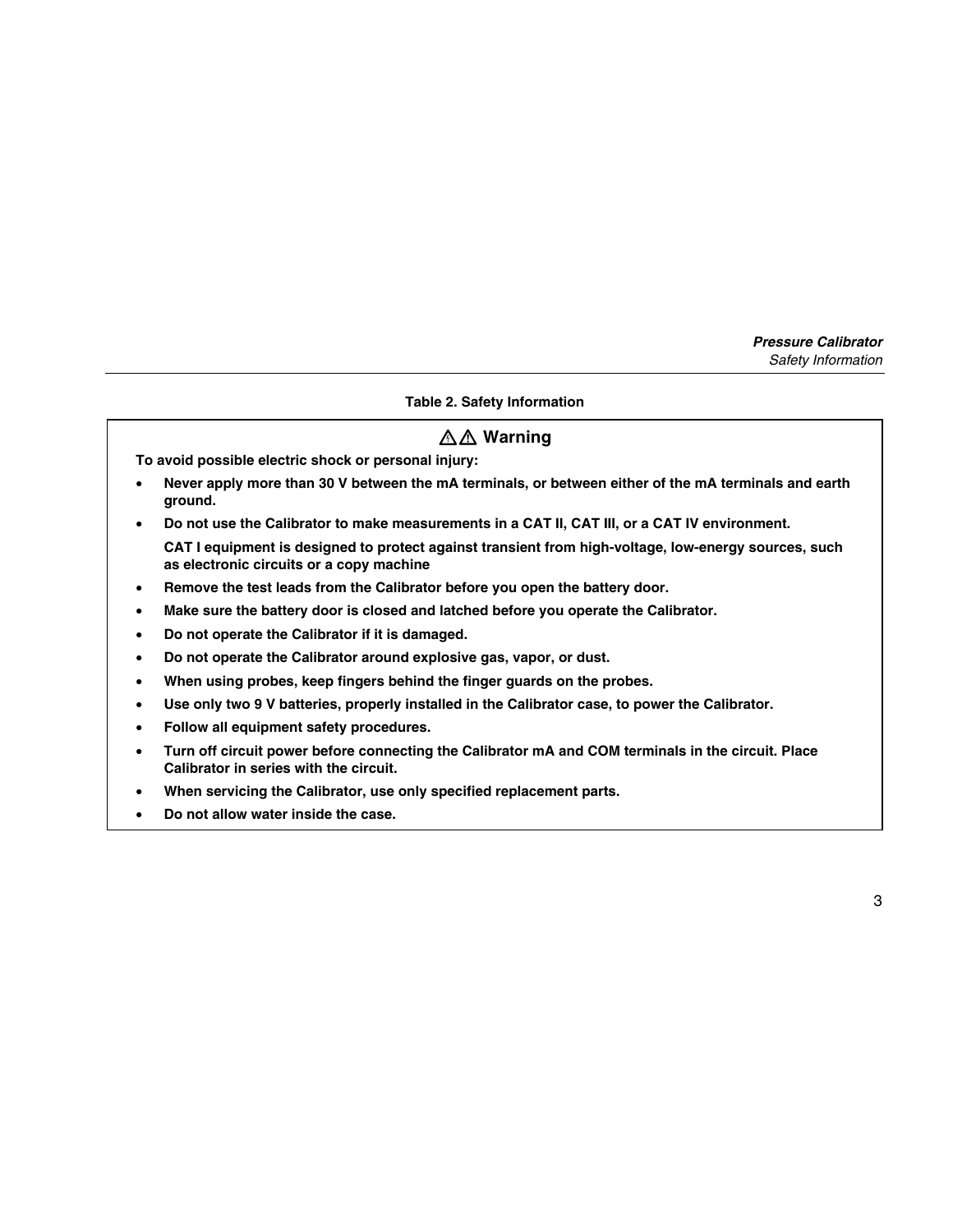#### **Table 2. Safety Information (cont.)**

# A **Marning**

- **To avoid false readings, which could lead to possible electric shock or personal injury, replace the battery as soon as the battery indicator <b>B** appears.
- **To avoid a violent release of pressure in a pressurized system, shut off the valve and slowly bleed off the pressure before you attach or detach the internal pressure sensor or pressure module fitting to the pressure line.**
- **To avoid over pressure damages, do not apply pressure that exceeds the limits listed in the Pressure Specifications table in the "Specifications" section.**
- **To avoid mechanically damaging the Calibrator, do not apply torque between the pressure fitting and the Calibrator case. See Figure 1 for the proper use of tools.**
- **To avoid misleading readings, disconnect the pressure module connector at the Calibrator.**
- **To avoid damage to the pressure module, refer to the related** *Instruction Sheet***.**
- **To avoid damage to the pump, use with dry air and non-corrosive gases only. Check test leads for continuity before using. Inspect Calibrator for cracks or damage, do not use the probes if they are damaged or show high resistance.**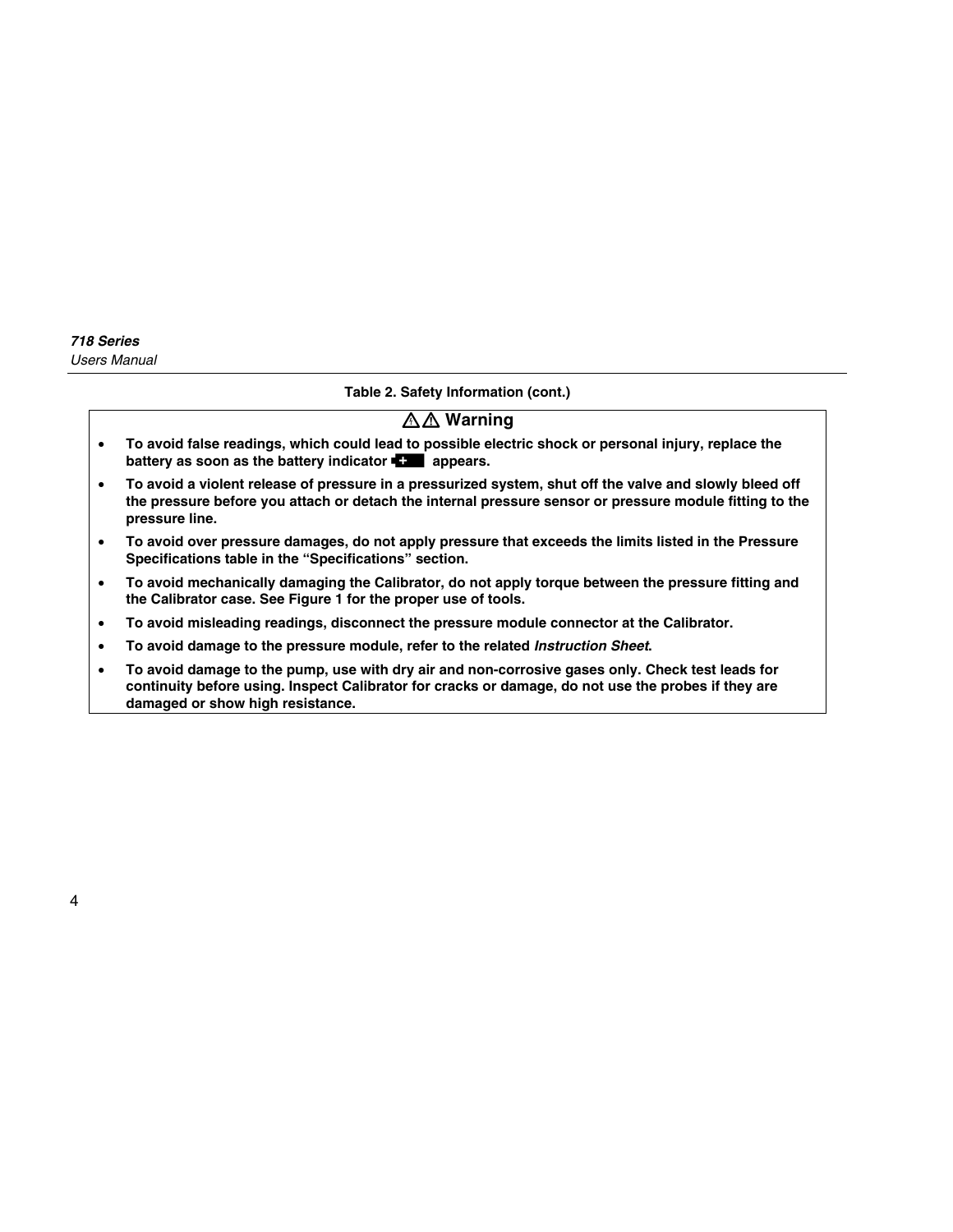<span id="page-12-0"></span>

## **Figure 1. Connection Technique**

#### **Table 3. International Electrical Symbols**

| Symbol  | Meaning                                                                |  |  |
|---------|------------------------------------------------------------------------|--|--|
|         | Earth ground                                                           |  |  |
|         | Fuse                                                                   |  |  |
|         | Battery                                                                |  |  |
|         | Refer to this instruction sheet for<br>information about this feature. |  |  |
|         | Hazardous voltage. Risk of electric<br>shock.                          |  |  |
| п       | Double insulated                                                       |  |  |
|         | Conforms to relevant Canadian<br>Standards Association directives.     |  |  |
| $C \in$ | Conforms to relevant European Union<br>directives                      |  |  |
|         | Pressure                                                               |  |  |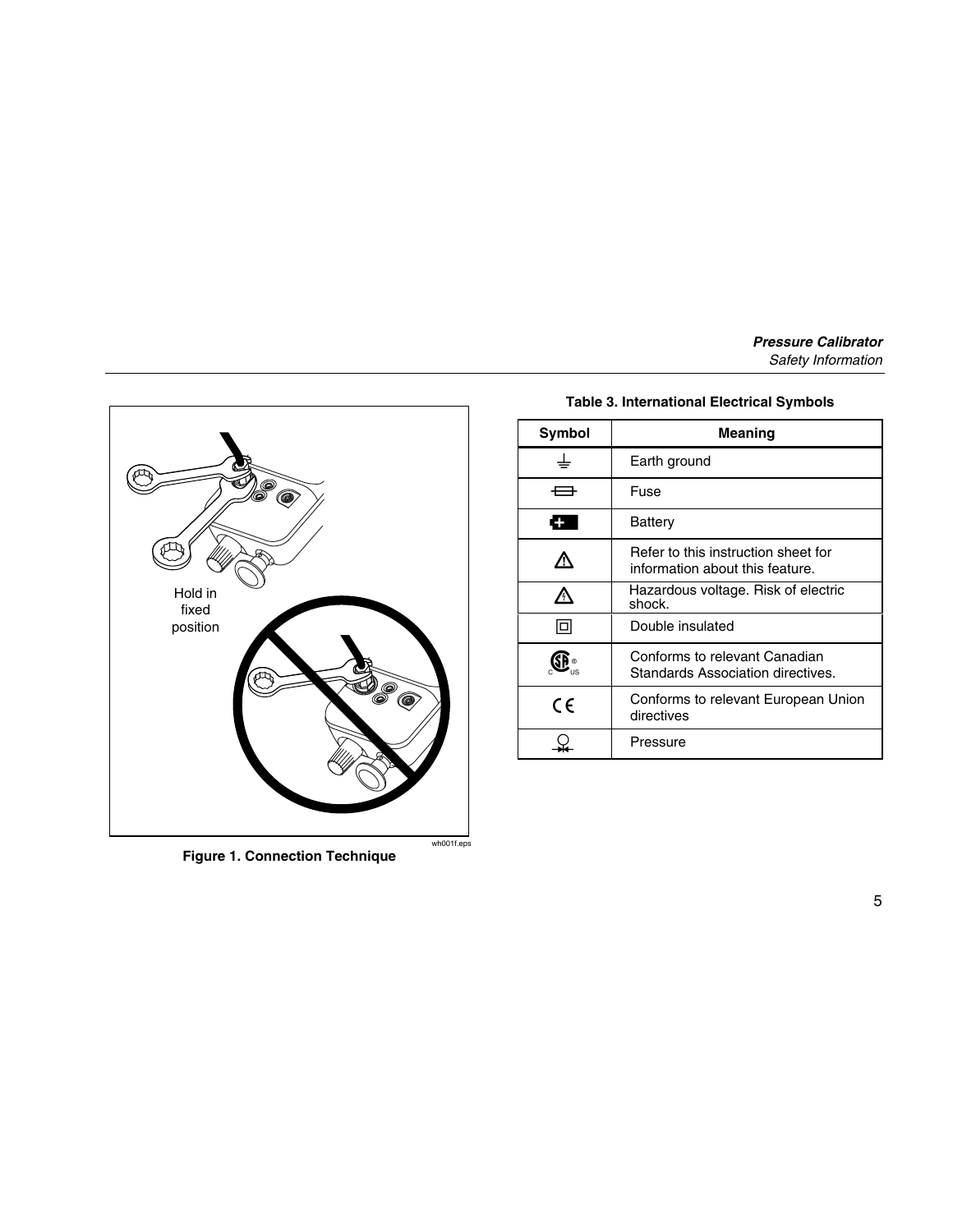# <span id="page-13-0"></span>*Getting Acquainted with the Calibrator*

Press  $\textcircled{1}$  to turn the Calibrator on and off. The Calibrator displays pressure and current measurements simultaneously. See Figure 2.

The upper part of the display shows the applied pressure or vacuum. (Vacuum is shown as a negative value.) Press  $[UNITS]$  to select a different unit. When you cycle the power off and on, the Calibrator retains the unit you last used.

The lower part of the display shows the current (up to 24 mA) applied to the current (mA) inputs.

To source loop voltage, press  $\overline{UNTS}$  while pressing  $\textcircled{2}$  on.

Pushbutton operation is described in Table 4. Pump features are shown in Figure 3 and described in Table 5.

### *Power Saver*

The Calibrator automatically turns off after 30 minutes of inactivity. To reduce this time or disable this feature:

- 1. With the Calibrator OFF, press  $\circledcirc$ .
- 2. **P.S. xx** is displayed, where *xx* is the turn-off time in minutes. **OFF** means the power saver is disabled.
- 3. Press  $\overline{HOLD}$  ( $\rightarrow$ ) to decrease or  $\overline{MODE}$  ( $\rightarrow$ ) to increase the turn-off time.
- 4. To disable, press  $H O E$  until the display shows **OFF**.

The Calibrator resumes normal operation after 2 seconds.



**Figure 2. Front Panel Features**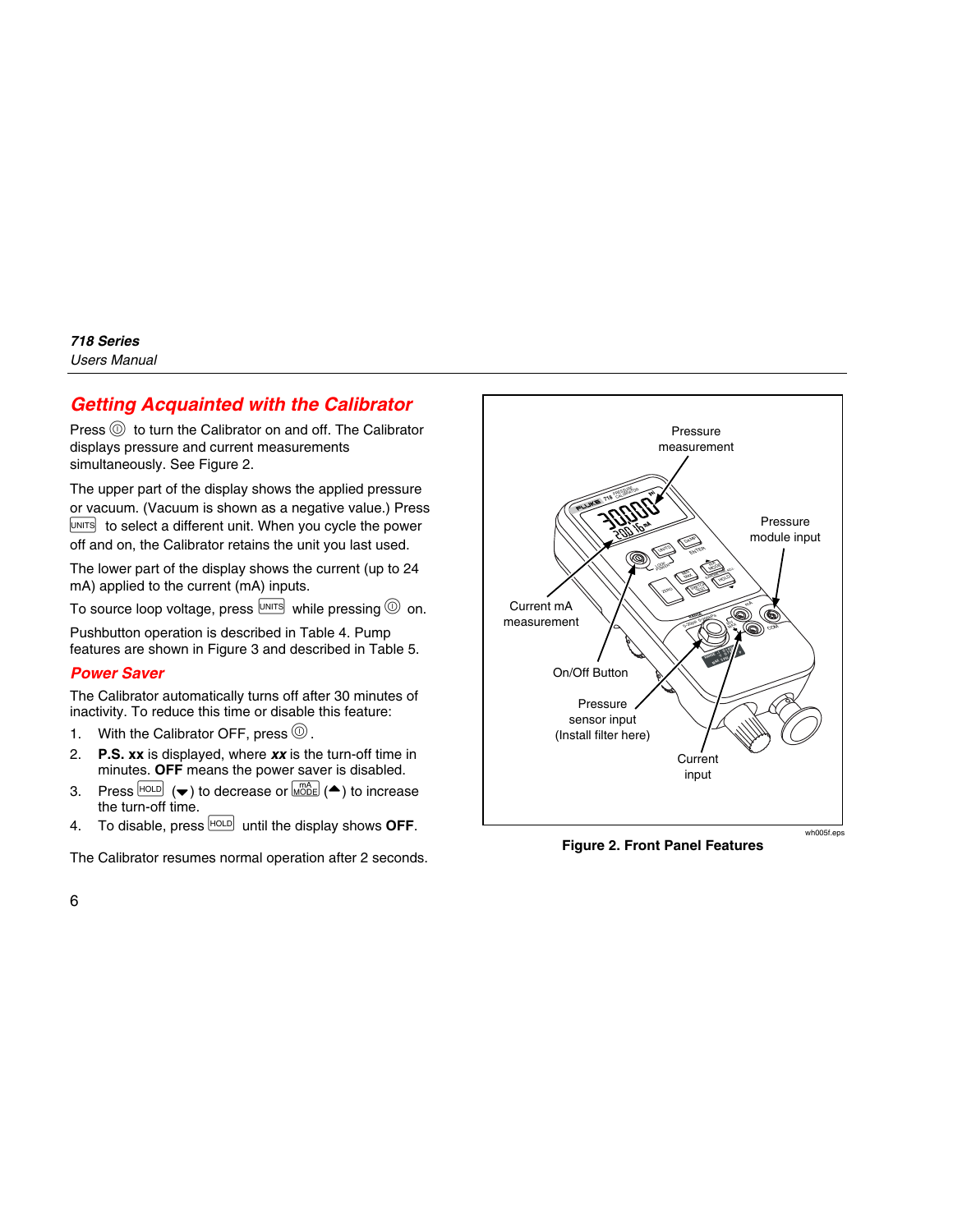#### **Table 4. Pushbutton Functions**

<span id="page-14-0"></span>

| <b>Pushbutton</b>    | <b>Description</b>                                                                                                                                                                                                                                                           |
|----------------------|------------------------------------------------------------------------------------------------------------------------------------------------------------------------------------------------------------------------------------------------------------------------------|
| UNITS                | Press to select a different pressure unit. All units are available when the pressure sensor input is used. For<br>higher pressure module inputs, inappropriate (out-of-range) units are not available. Press $@$ on while<br>pressing <b>UNITS</b> to source loop voltage.   |
| DAMP<br><b>ENTER</b> | Turns pressure reading damping on and off. With damping on, the Calibrator averages several<br>measurements before displaying a reading. Press to confirm selection of 0% and 100% output parameters.                                                                        |
| ZERO                 | Press to zero the pressure display. Vent pressure to atmosphere before you press this pushbutton. With an<br>Absolute Pressure Module, see special instructions below.                                                                                                       |
| MIN<br>MAX           | Press to read the minimum pressure and current readings since power was turned on or the registers were<br>cleared. Press again to read the maximum pressure and current readings since power was turned on. Press<br>and hold for 3 seconds to clear the MIN/MAX registers. |
| SWITCH               | Press to perform switch test.                                                                                                                                                                                                                                                |
| MODE                 | Press to toggle the mA display mode between mA, mA Percent, and mA Percent Error.                                                                                                                                                                                            |
| <b>HOLD</b>          | Press $H^{OLD}$ to freeze the display. The <b>HOLD</b> symbol appears on the display. Press $H^{OLD}$<br>again to resume<br>normal operation.                                                                                                                                |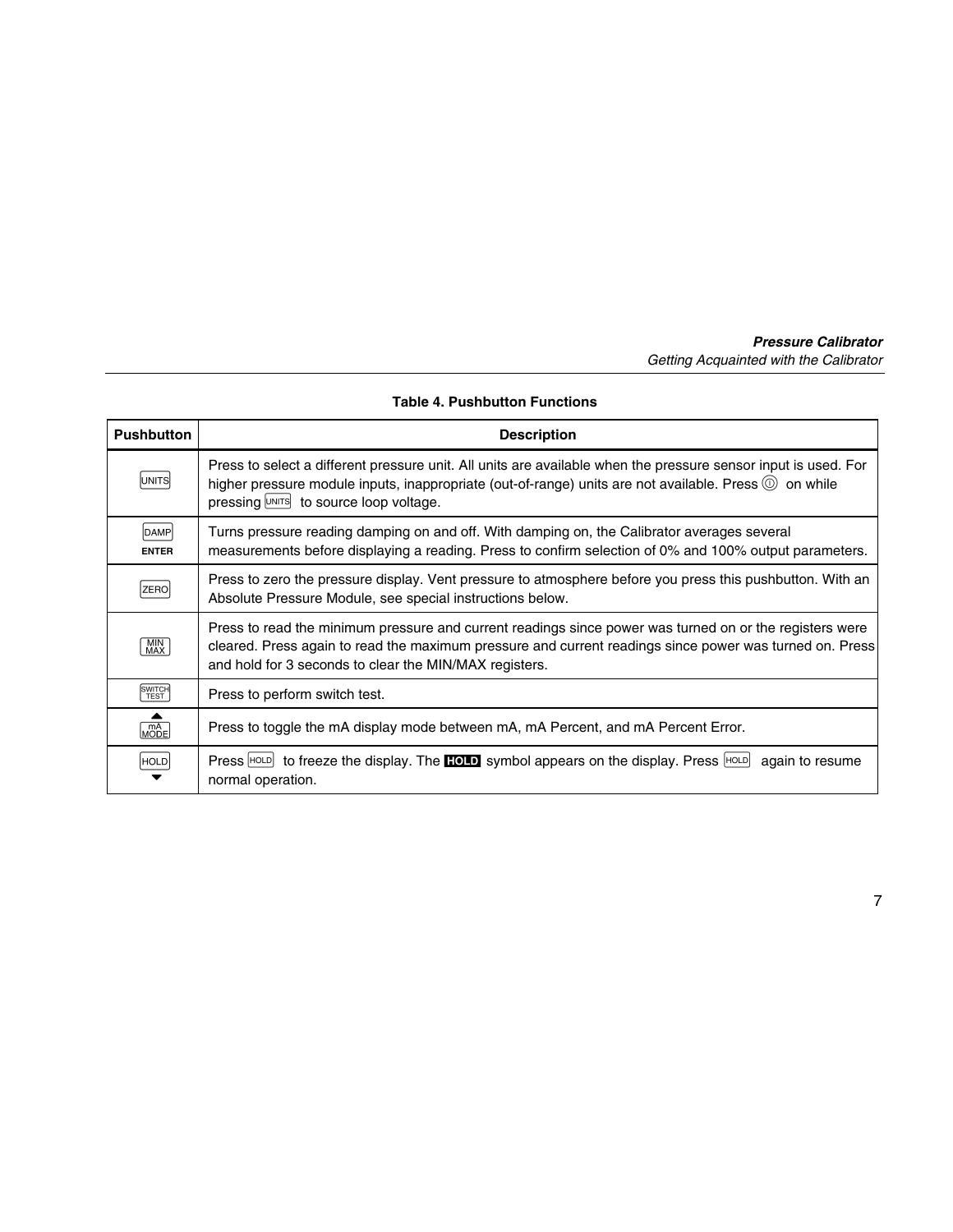# <span id="page-15-0"></span>*Switch Test*

To perform a switch test, do the following:

*Note* 

*This example uses a normally closed switch. The procedure is the same for an open switch but the display reads* OPEN *instead of* CLOSE*.* 

1. Connect the Calibrator mA and COM terminals to the switch using the pressure switch terminals and connect an external pump between the Calibrator and the pressure switch. The polarity of the terminals does not matter.

### *Note*

*If using an external pump, connect the pump to the Calibrator and to the input of the switch using a tee fitting.* 

2. Make sure the vent on the pump is open and zero the Calibrator if necessary. Close the vent after zeroing the Calibrator.

- 3. Press  $\frac{\text{SWITCH}}{\text{TEST}}$  to enter pressure switch test mode. The Calibrator will display CLOSE instead of a mA measurement.
- 4. Apply pressure with the pump slowly until the switch opens.

#### *Note*

*In the switch test mode, the display update rate is increased to help capture changing pressure inputs. Even with the enhanced sample rate, pressuring the device under test should be done slowly to ensure accurate readings.* 

- 5. OPEN is displayed once the switch is open. Bleed the pump slowly until the pressure switch closes. RCL appears on the display.
- 6. Press  $\frac{\text{SWITCH}}{\text{TEST}}$  to read the pressure values for when the swith opened, for when it closed, and for the deadband

Hold  $\frac{\text{SWITCH}}{\text{TEST}}$  for 3 seconds to reset Switch Test mode: hold any other key for 3 seconds to exit.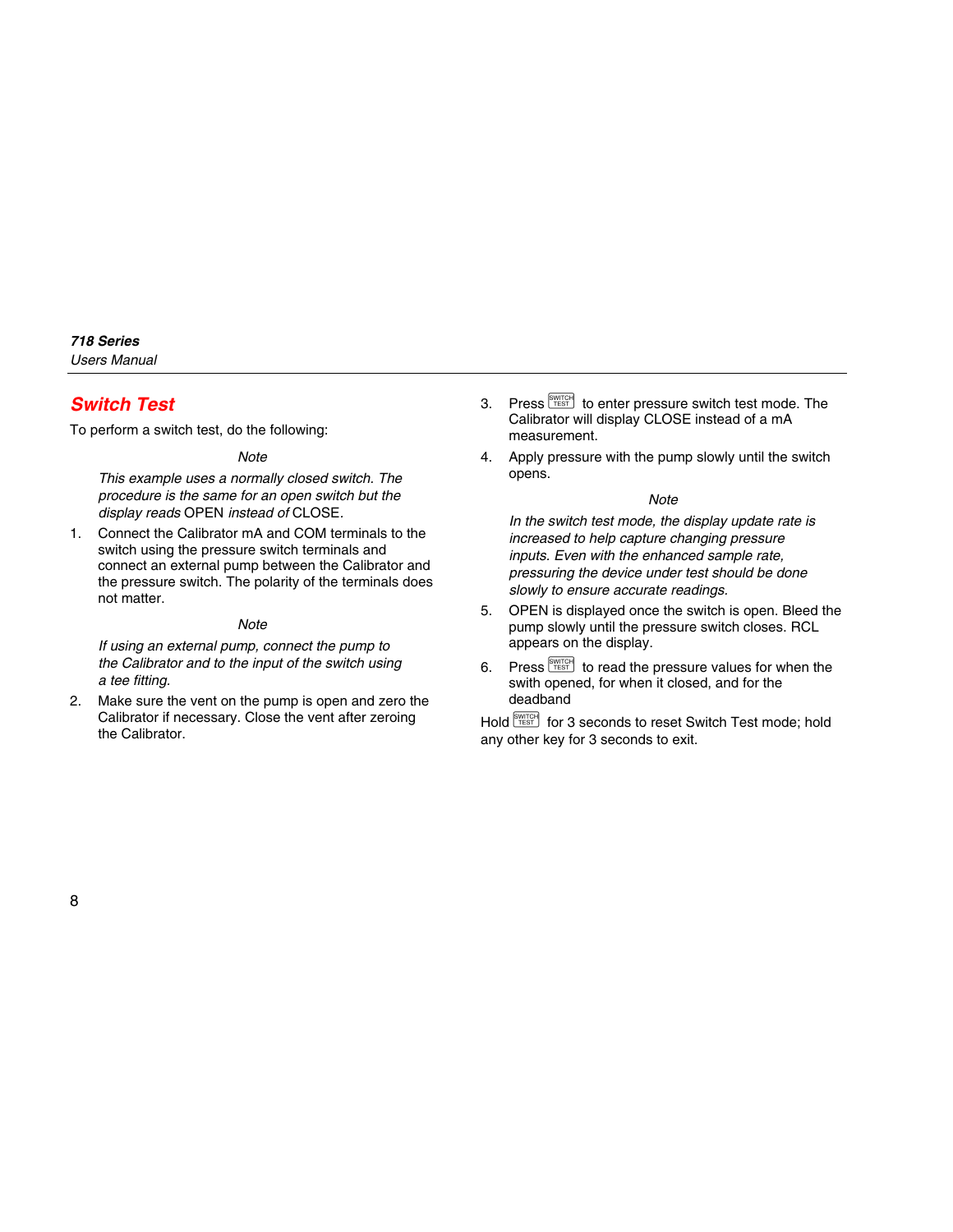## <span id="page-16-0"></span>*Zeroing with Absolute Pressure Modules*

For zeroing, adjust the Calibrator to read a known pressure. This can be barometric pressure, if it is accurately known, for all but the 700PA3 module. An accurate pressure standard can also apply a pressure within range for any Absolute Pressure Module. Adjust the Calibrator reading as follows:

- 1. Press and hold  $\boxed{\mathsf{ZERO}}$ .
- 2. Press  $\boxed{\text{MODE}}$  ( $\blacktriangle$ ) to increase or  $\boxed{\text{HOLD}}$  ( $\blacktriangledown$ ) to decrease the Calibrator reading to equal the applied pressure.
- 3. Release  $\sqrt{2ERO}$  to exit the zeroing procedure.

Press the UNITS button to convert to any convenient measurement display unit.



**Figure 3. Pump Features**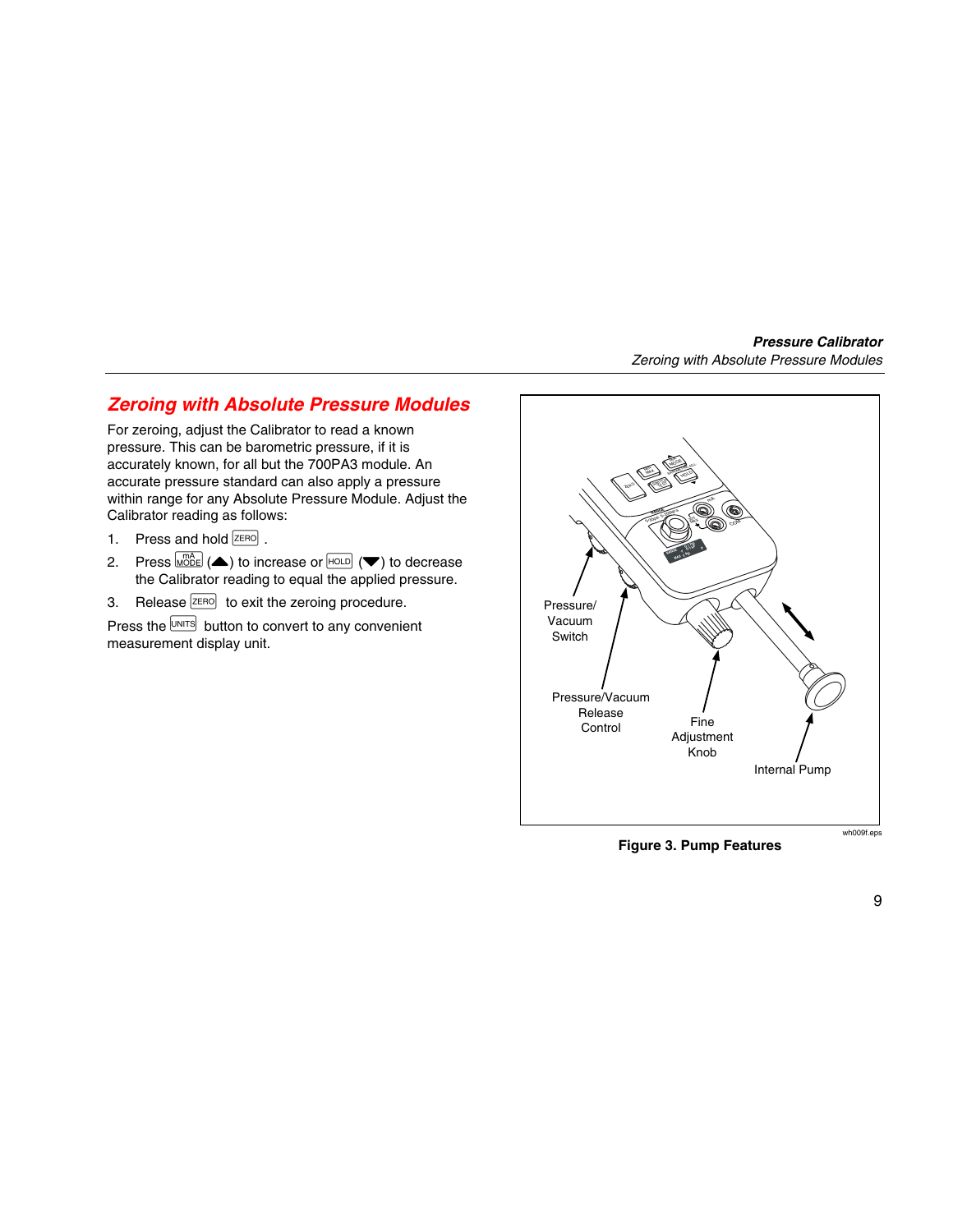#### **Table 5. Pump Features**

<span id="page-17-0"></span>

| Item                                   | <b>Description</b>                                                                                                                                                                |
|----------------------------------------|-----------------------------------------------------------------------------------------------------------------------------------------------------------------------------------|
| Pressure<br>Vacuum<br>Switch           | Rotate forward (clockwise) for pressure,<br>backward (counter-clockwise) for<br>vacuum.                                                                                           |
| Pressure<br>Vacuum<br>Release<br>Valve | Rotate fully backward (counter-<br>clockwise) to release all pressure or<br>vacuum. (Rotate slightly for partial<br>release.) Rotate fully forward (clockwise)<br>to close valve. |
| Fine<br>Adjustment<br>Knob             | Rotate either direction for precise<br>adjustment of applied pressure or<br>vacuum. Full rotation is about 30 turns.                                                              |
| Internal<br>Pump                       | Increase pressure on the inward stroke.<br>In vacuum mode, decrease pressure on<br>the outward stroke.                                                                            |

# *Calibrating a P/I Transmitter*

To calibrate a P/I (pressure to current) transmitter, apply a pressure to the transmitter and measure the transmitter's current loop output. You can apply pressure with the Calibrator's internal pump or with an external pump.

# XW **Warning**

**To avoid a violent release of pressure or vacuum, always depressurize the system slowly using the pressure/vacuum release control before detaching any pressure line.** 

## *Using the Internal Pump*

The internal pump can provide the rated pressure for all Model 718 Calibrators.

The preferred use for the internal pump is shown in Figure 4, where the Calibrator displays pressure measured with the internal sensor and provided by the internal pump.

The internal pump can also be used with certain Fluke 700 Series Pressure Modules. In this case, pressure measured by the Pressure Module is displayed by the Calibrator. Appropriate pressure modules for each Calibrator model are identified in Table 6 . Figure 5 shows the internal pump being used with a pressure module.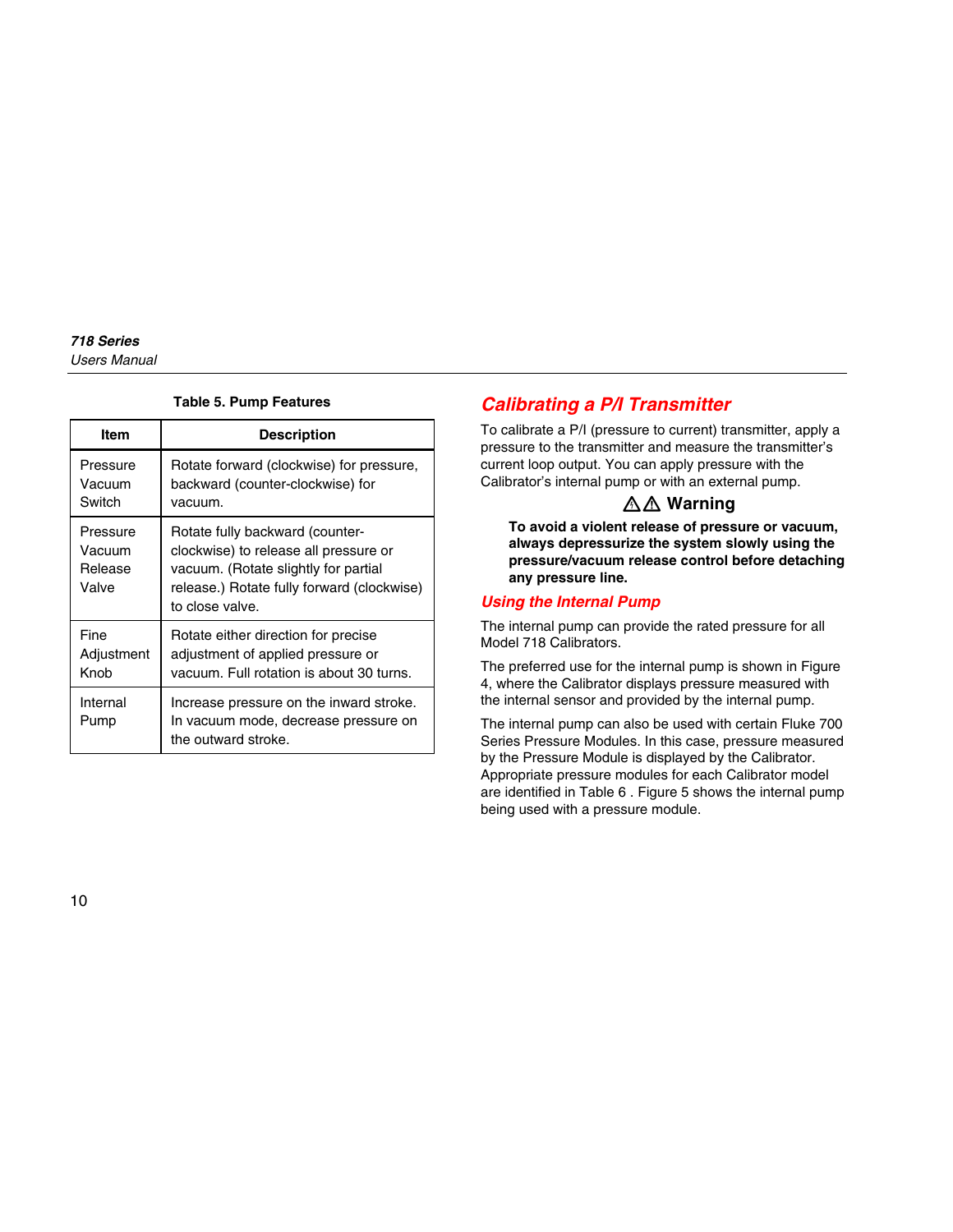# XW **Warning**

#### **If both a pressure module and the internal sensor are connected, the Calibrator displays ONLY the pressure module measurement.**

To use the Calibrator's internal pump, refer to Figure 3 and perform the following steps:

- 1. Depressurize and drain the line before connecting the Calibrator.
- 2. Connect the pressure transmitter to the Calibrator internal sensor as shown in Figure 4 (for internal pressure sensor measurements) or Figure 5 (for pressure module measurements.)

#### *Note*

*To avoid leaks, use Teflon tape or similar sealant on all pressure connections.* 

- 3. Make sure the pressure/vacuum switch is in the desired position. Forward (clockwise) is for pressure; backward (counter-clockwise) is for vacuum.
- 4. Turn the pressure/vacuum release control backward (counter-clockwise) to vent pressure/vacuum from the pump.
- 5. Press  $\sqrt{\text{ZERO}}$  to zero the pressure display.
- 6. Turn the fine adjustment knob to mid-range.
- 7. Turn the pressure/vacuum release control forward (clockwise) to close the release valve.
- 8. Work the pump handle in and out to apply incrementally larger pressure/vacuum changes. Shorten the stroke to apply smaller increments of pressure/vacuum change.
- 9. To make very small pressure/vacuum changes, use the fine adjustment knob.

#### *Note*

*This knob adjusts a small internal reservoir to vary the total volume. With larger external pressure/vacuum volumes, this control will adjust pressure or vacuum within a smaller range.* 

10. Depressurize the system before disconnecting the pressure line.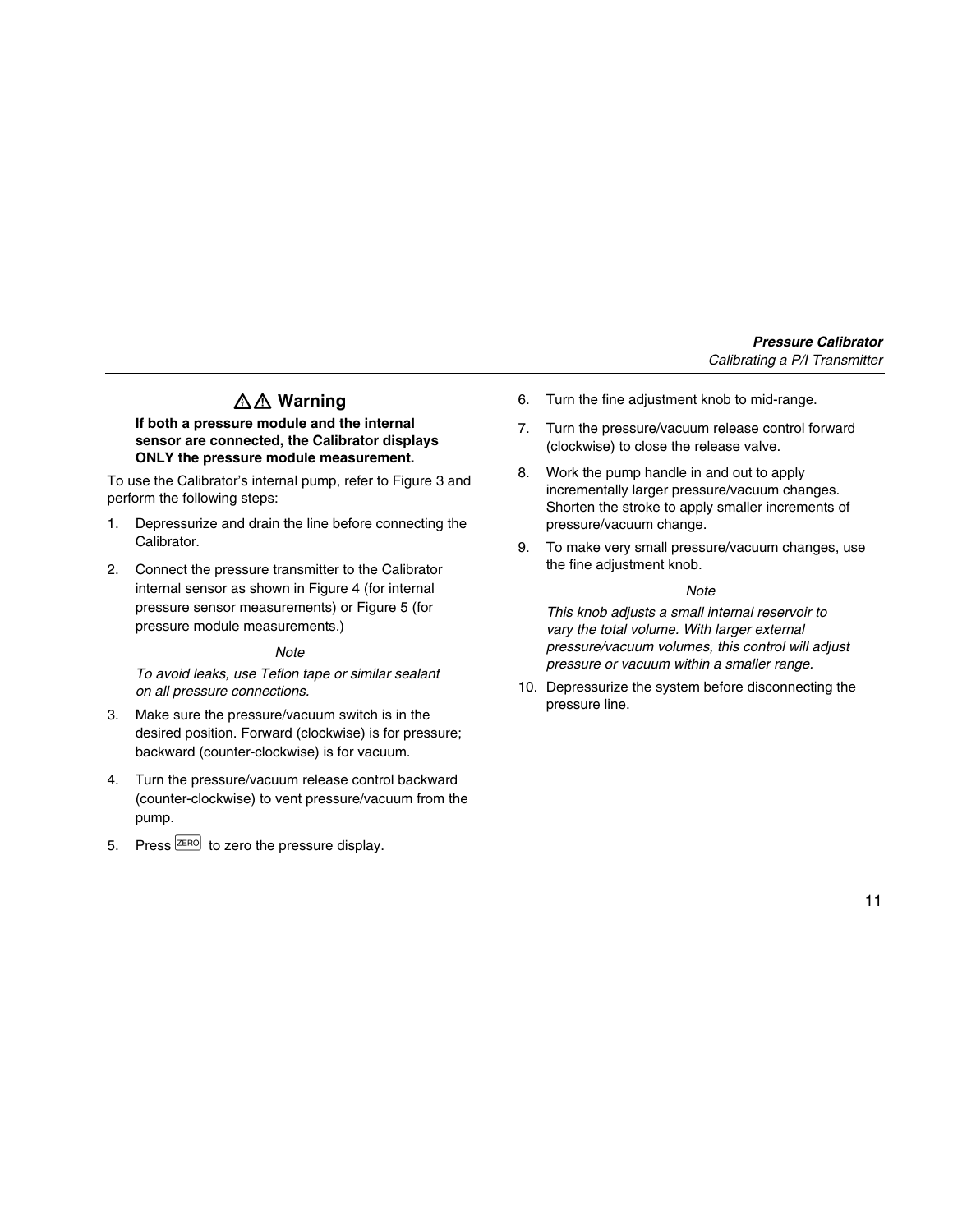<span id="page-19-0"></span>

**Figure 4. Internal Pressure Sensor with Internal Pump**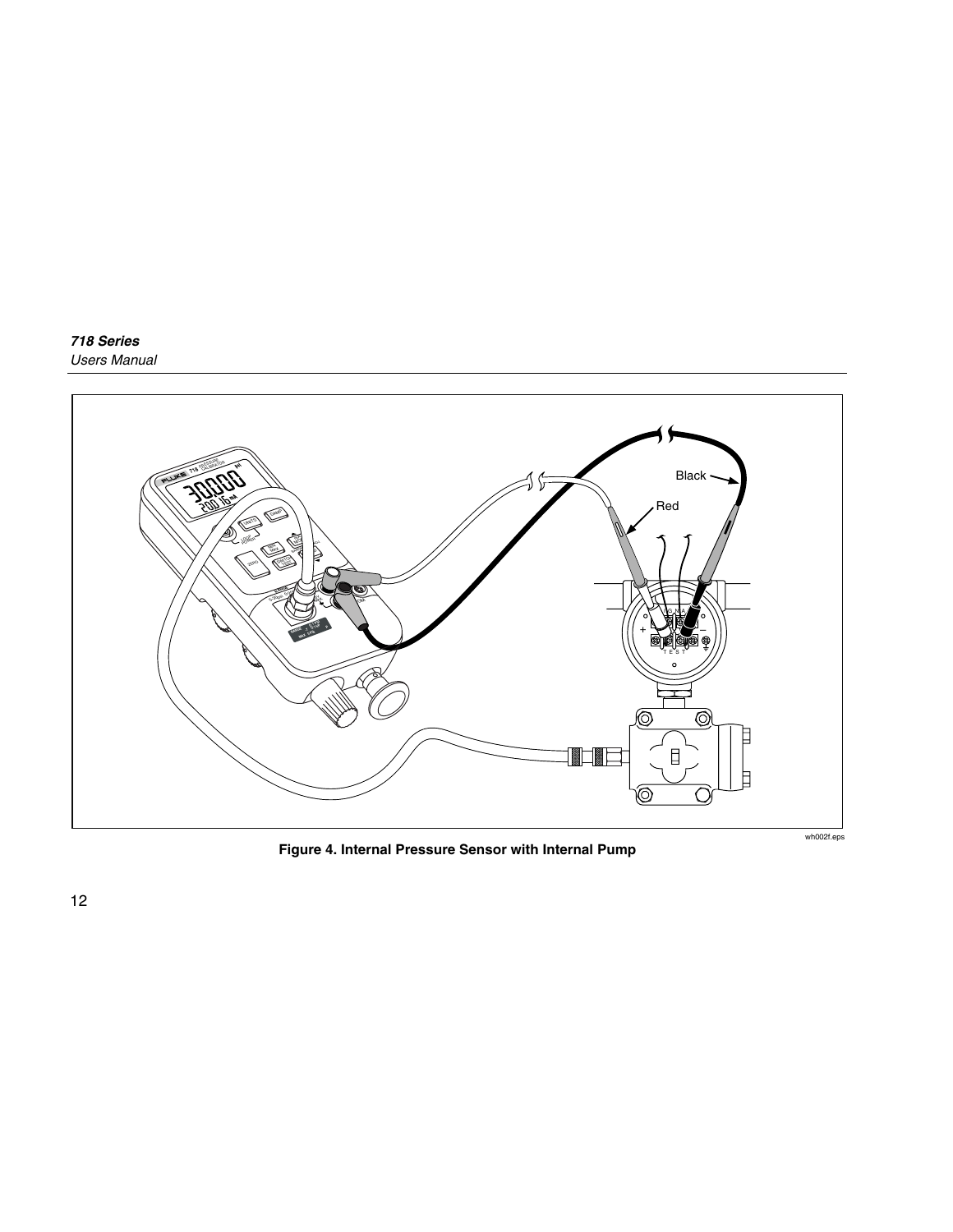<span id="page-20-0"></span>

**Figure 5. Pressure Module with Internal Pump** 

wh010f.eps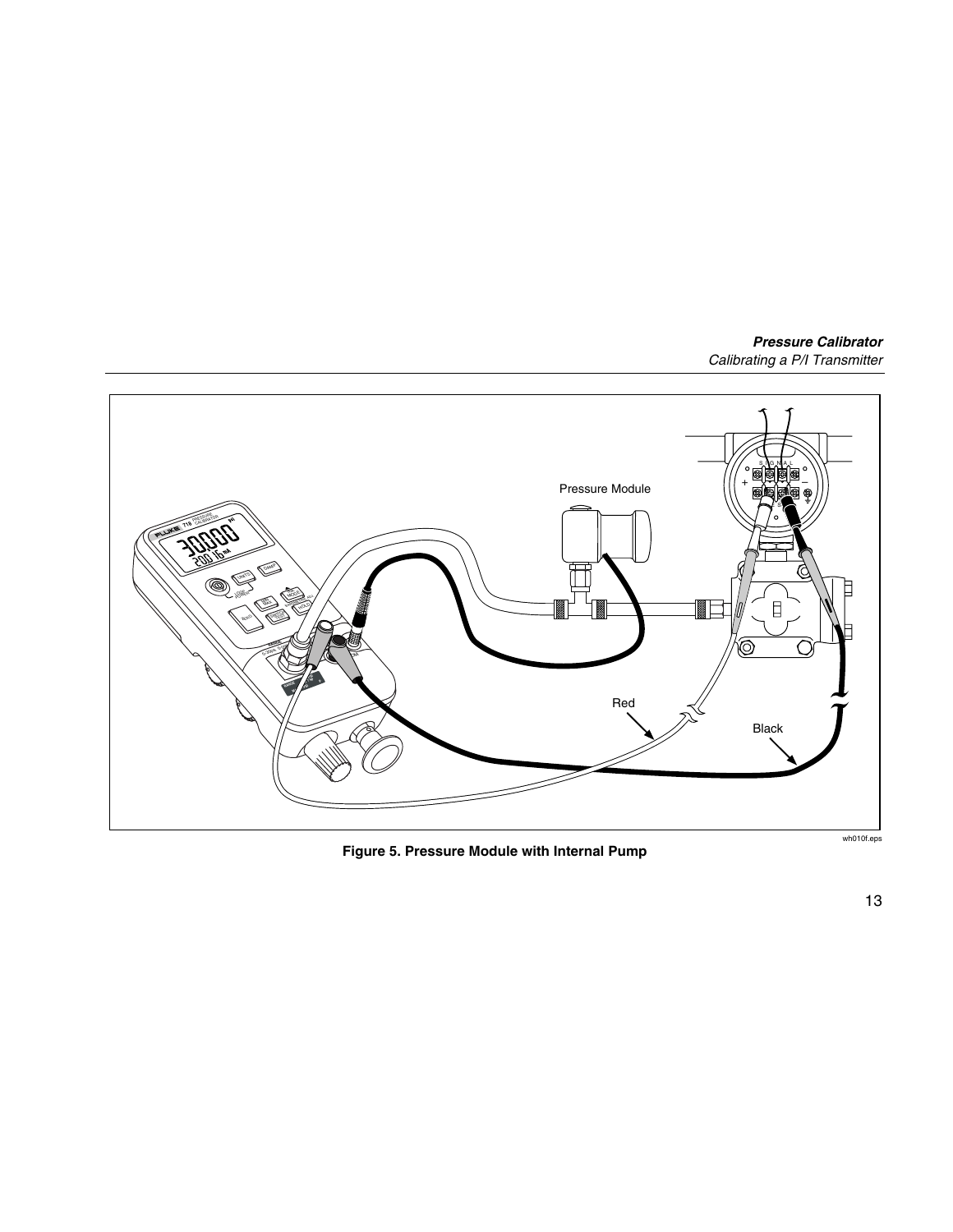#### <span id="page-21-0"></span>**Table 6. Recommended Pressure Modules**

| <b>Pressure</b>     | <b>External</b><br>Pump | Internal<br>Pump |            |             |             |
|---------------------|-------------------------|------------------|------------|-------------|-------------|
| <b>Module</b>       | 718<br>all models       | 718<br>1G        | 718<br>30G | 718<br>100G | 718<br>300G |
| 700 P00             | x                       | x                |            |             |             |
| 700 P01             | x                       | x                |            |             |             |
| 700 P02             | X                       | x                | x          | x           | x           |
| 700 P22             | X                       | x                | x          | x           | X           |
| 700 P03             | X                       |                  | x          | x           | Χ           |
| 700 P23             | X                       |                  | X          | X           | Χ           |
| 700 P04             | X                       |                  | x          | x           | Χ           |
| 700 P <sub>24</sub> | X                       |                  | X          | X           | Χ           |
| 700 P05             | X                       |                  | X          | X           | Χ           |
| 700 P06             | X                       |                  |            | X           | Χ           |
| 700 P27             | X                       |                  |            |             | Χ           |
| 700 P07             | X                       |                  |            |             |             |
| 700 P08             | Χ                       |                  |            |             |             |
| 700 P09             | X                       |                  |            |             |             |

| Pressure            | <b>External</b><br>pump  | <b>Internal Pump</b> |            |             |             |
|---------------------|--------------------------|----------------------|------------|-------------|-------------|
| <b>Module</b>       | <b>AII 718</b><br>models | 718<br>1G            | 718<br>30G | 718<br>100G | 718<br>300G |
| 700 PA3             | x                        |                      | X          | X           | x           |
| 700 PA4             | x                        |                      | X          | X           | x           |
| 700 PA5             | x                        |                      | x          | x           | x           |
| 700 PA6             | x                        |                      |            | x           | x           |
| 700 PV3             | x                        |                      | X          | X           | x           |
| 700 PV4             | x                        |                      | x          | x           | x           |
| 700 PD2             | x                        | X                    | x          | x           | x           |
| 700 PD3             | x                        |                      | X          | X           | x           |
| 700 PD4             | x                        |                      | x          | x           | x           |
| 700 PD5             | x                        |                      | X          | X           | x           |
| 700 PD6             | x                        |                      |            | X           | x           |
| 700 PD7             | x                        |                      |            |             | X           |
| 700 D <sub>29</sub> | x                        |                      |            |             |             |
| 700 P30             | x                        |                      |            |             |             |
| 700 P31             | x                        |                      |            |             |             |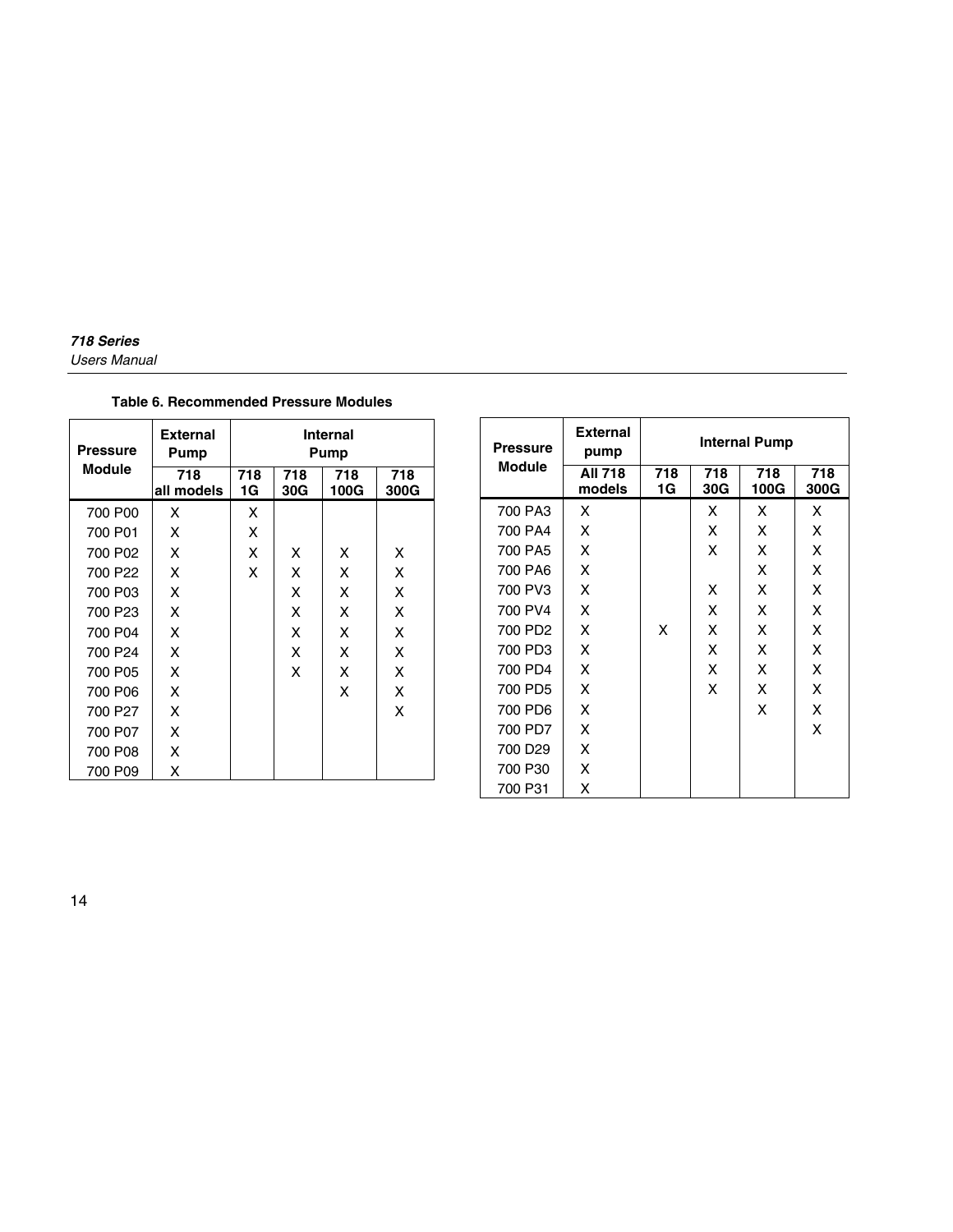# <span id="page-22-0"></span>*Pump Valve Assembly Cleaning Instructions*

- 1. Using a small screwdriver, remove the two valve retention caps located in the oval shaped opening on the underside of the Calibrator.
- 2. After the caps have been removed, gently remove the spring and o-ring assembly.
- 3. Set aside the valve assemblies in a safe area and clean out the valve body using a cotton swab soaked in IPA (isopropyl alcohol).
- 4. Repeat this process several times using a new cotton swab each time until there is no remaining sign of residue.
- 5. Pump the unit several times and check again for residue.
- 6. Clean the o-ring assembly and o-ring on the retention caps with IPA and inspect the o-rings closely for any cuts, nicks, or wear. Replace if needed.
- 7. Inspect the springs for wear or loss of tension. They should be approximately 8.6 mm long in the relaxed state. If they are shorter than this, they may not allow the o-ring to seat properly. Replace if needed.
- 8. Once all parts have been cleaned and inspected, reinstall the o-ring and spring assemblies into the valve body.
- 9. Reinstall the retention caps and gently tighten the cap.
- 10. Seal the output of the Calibrator and pump up the unit to at least 50 % its rated pressure.
- 11. Release the pressure and repeat several times to ensure that the o-rings seat properly.

The Calibrator is now ready for use.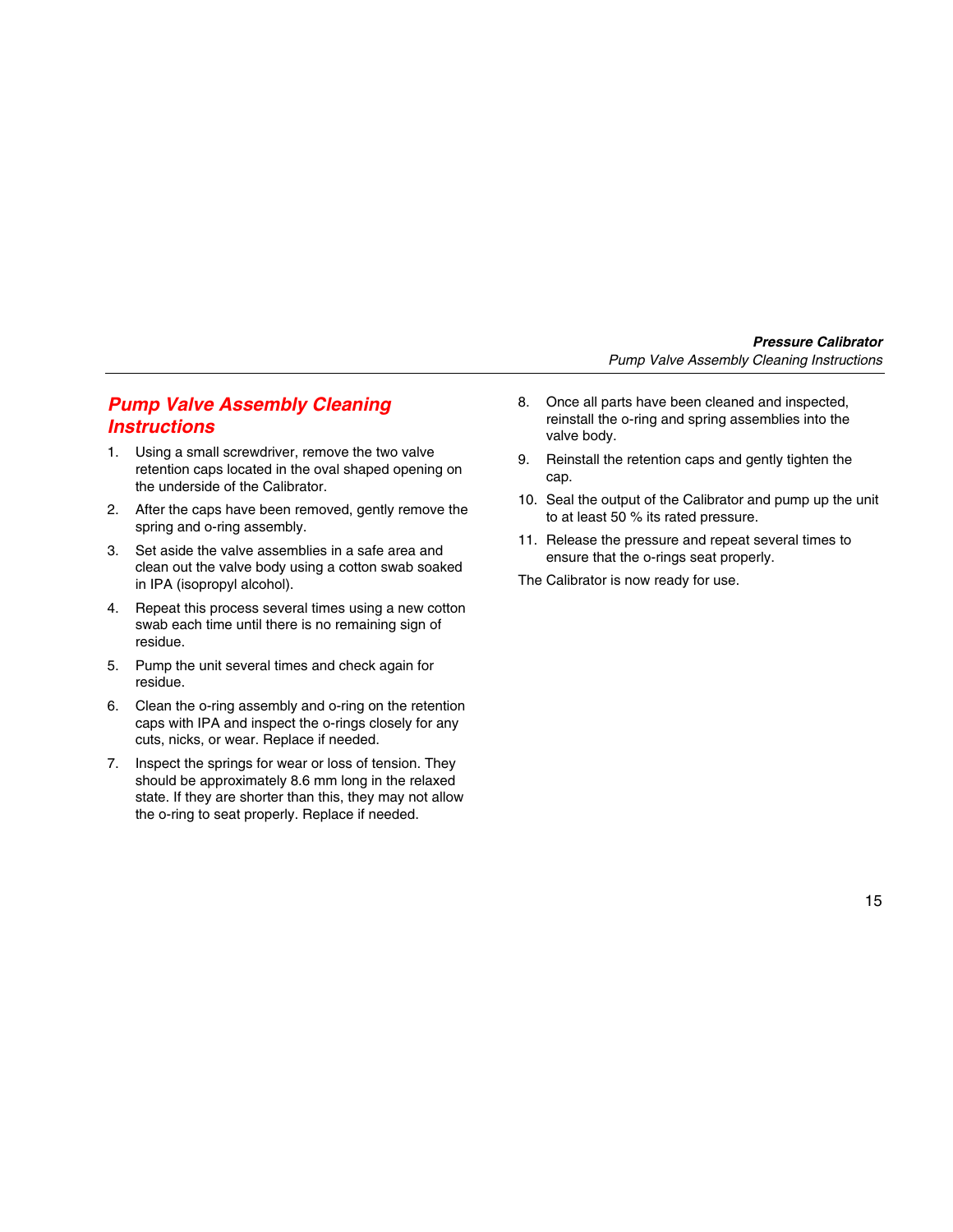# <span id="page-23-0"></span>*Using an External Pump*

# XW **Warning**

**To avoid damage to the Calibrator and possible release of pressure, do not connect the internal sensor to an external pressure source that exceeds the maximum rated pressure.** 

To develop higher pressure or vacuum, use an external pump (such as the Fluke Model 700PTP). Use a Fluke Pressure Module connected to the pressure module input on the Calibrator. Pressure modules are listed in Table . Make overall connections as shown in Figure 6.

Refer to setup and operating instructions included with the pressure module and pump.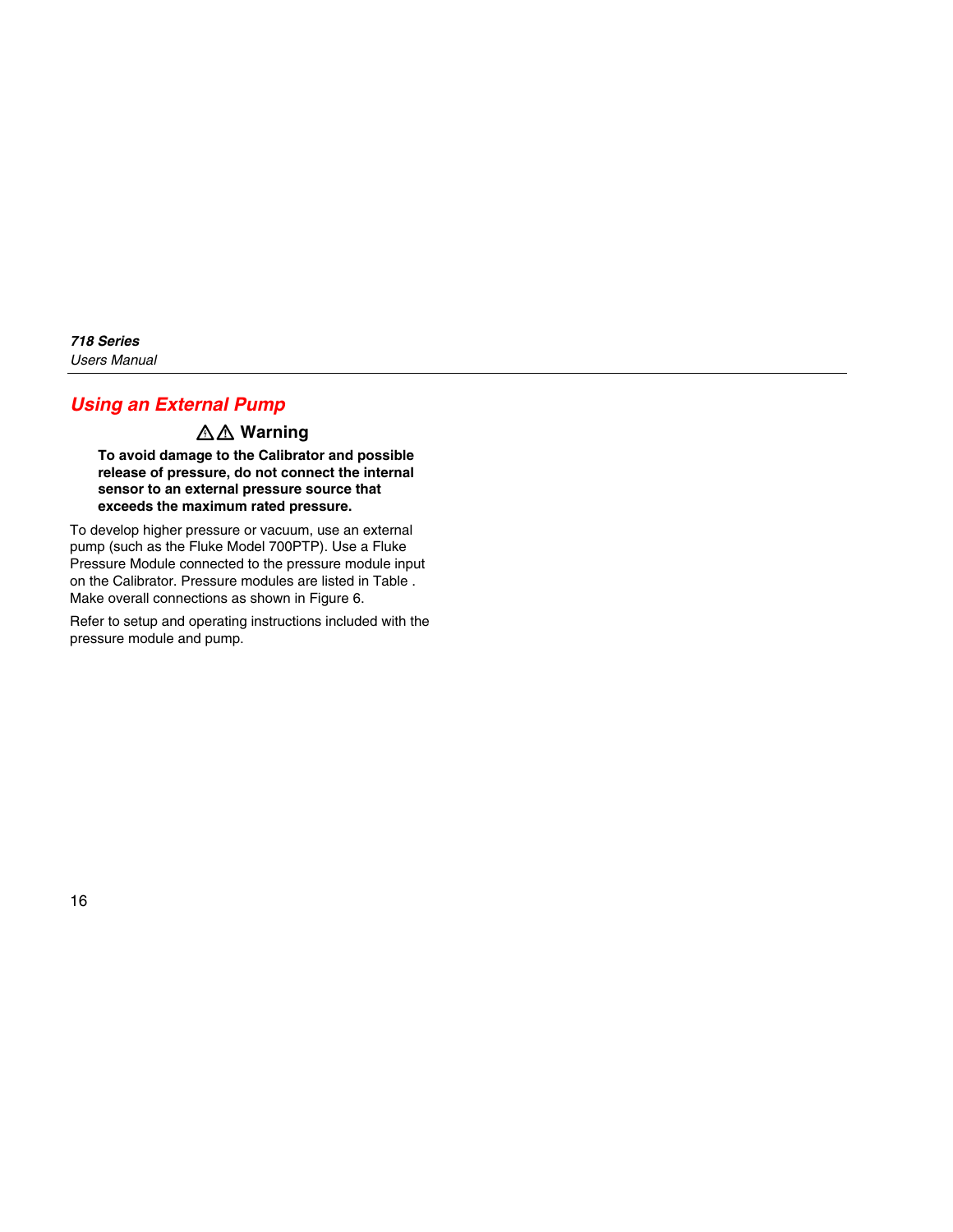<span id="page-24-0"></span>

**Figure 6. Pressure Module with External Pump**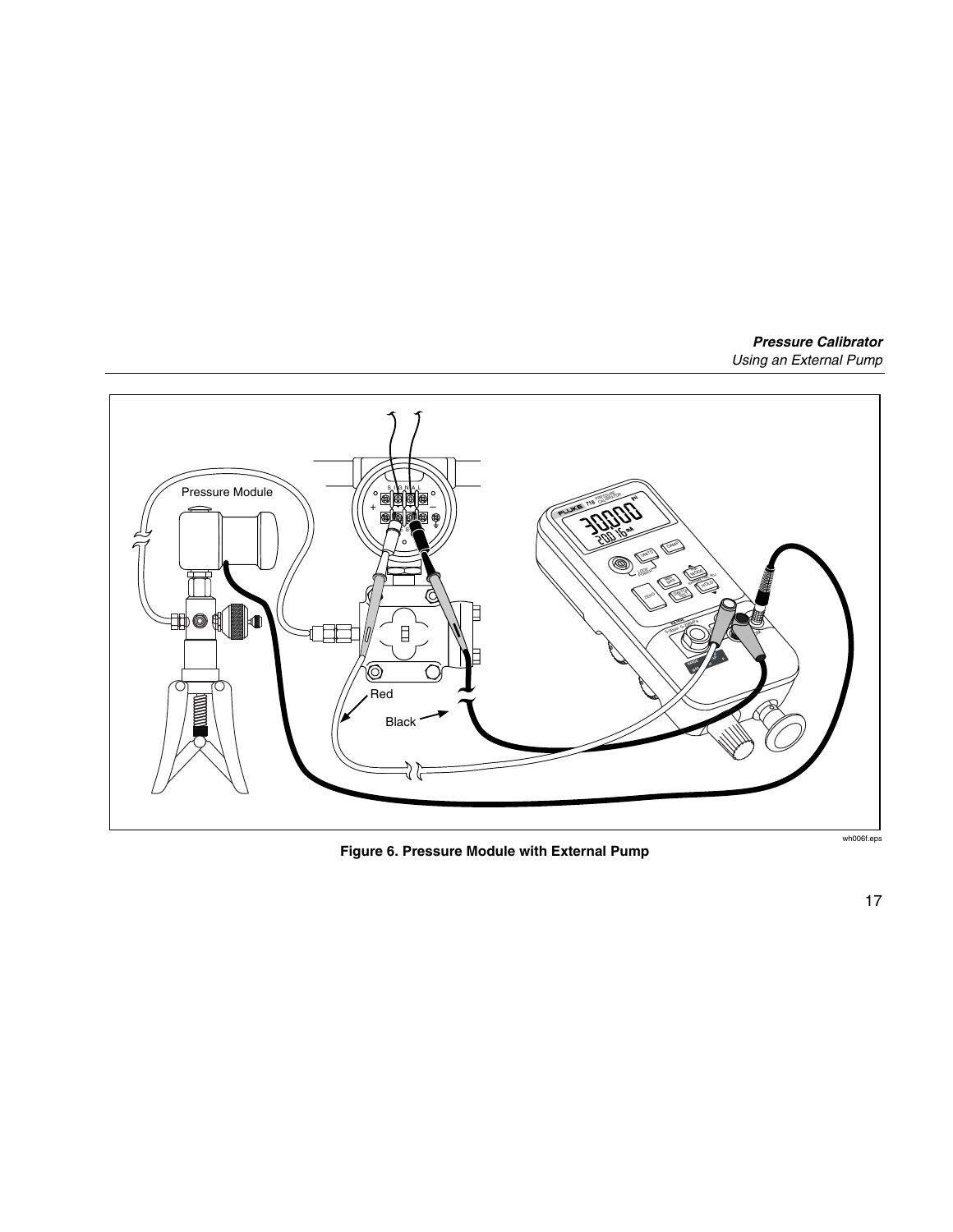# <span id="page-25-0"></span>*External Fluke Pressure Module Compatibility*

If inappropriate units are selected, the output of Fluke 700P Pressure Modules can cause the Calibrator display to overflow (OL), or displays values that are too low to be read. Refer to Table 7 for appropriate unit and range compatibility.

| <b>Pressure Unit</b> | <b>Module Compatibility</b>      |  |
|----------------------|----------------------------------|--|
| psi                  | Available on all pressure ranges |  |
| in H <sub>2</sub> 0  | All ranges through 3000 psi      |  |
| cmH <sub>2</sub> 0   | All ranges through 1000 psi      |  |
| bar                  | 15 psi and above                 |  |
| mbar                 | All ranges through 1000 psi      |  |
| kPa                  | Available on all pressure ranges |  |
| inHg                 | Available on all pressure ranges |  |
| mmHg                 | All ranges through 1000 psi      |  |
| kg/cm <sup>2</sup>   | 15 psi and above                 |  |

#### **Table 7. Fluke Pressure Module Compatibility**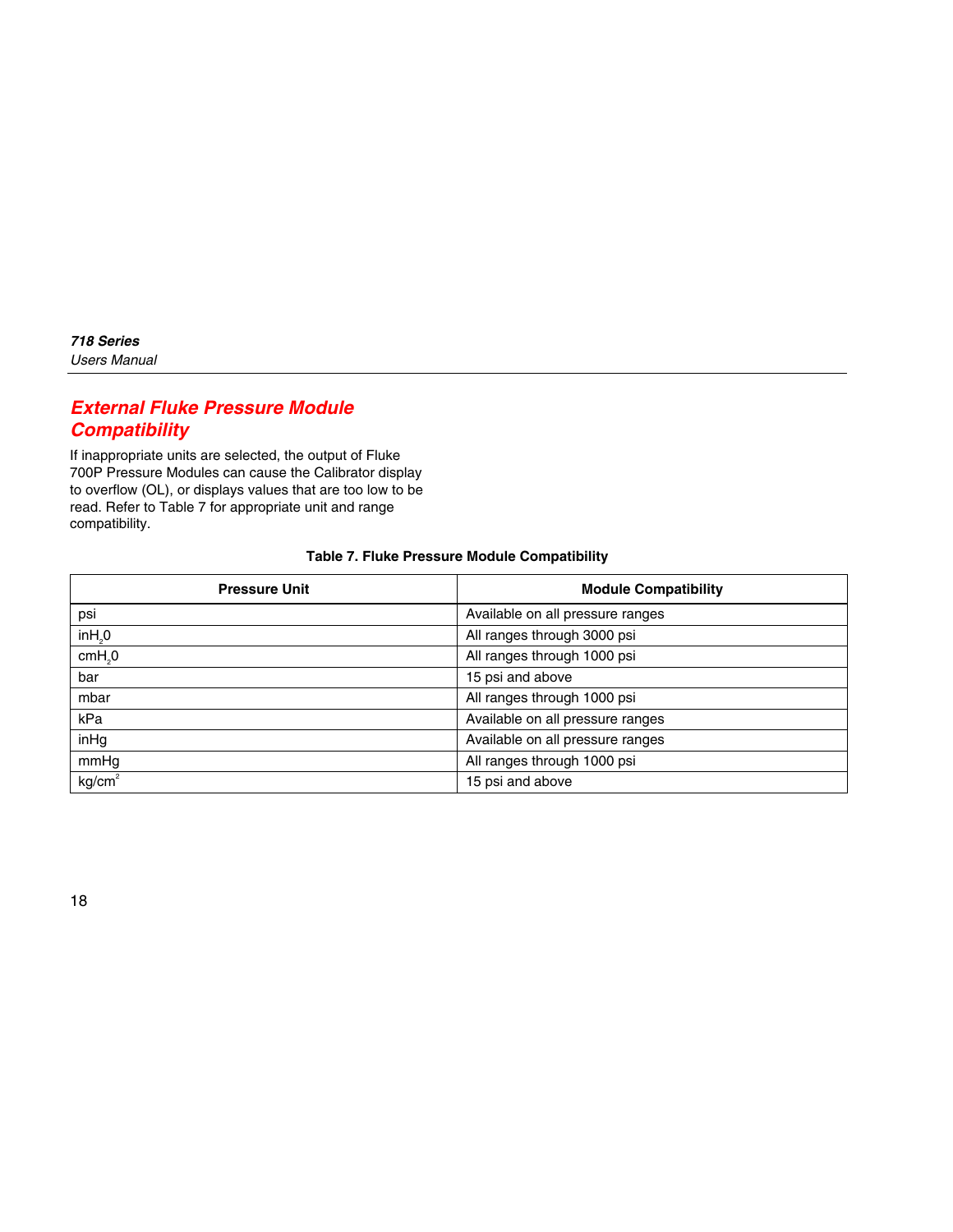# <span id="page-26-0"></span>*Sourcing Loop Voltage*

The Calibrator can supply loop power at 24 V dc to a current transmitter that is disconnected from the system. Use the following procedure:

- 1. With power off, hold down  $\boxed{\text{UNITS}}$  while pressing  $\textcircled{\odot}$ on. The "Loop Power" icon appears in the display.
- 2. With the transmitter disconnected from normal loop power, connect the Calibrator mA (+) and COM (-) test leads in series with the instrument current loop as shown in Figure 7.
- 3. Measure loop current in the mA display.
- 4. Press  $\circledcirc$  off to deactivate the 24 V dc supply when you are done sourcing loop voltage.

In addition to mA, the current can be displayed in two alternative modes:

- **Percent Mode-** The current is displayed as a percentage based on a 4-20 mA scale.
- **Percent Error Mode-** Transmitter current output error is displayed. Error is calculated based on a configurable zero and span pressure and a 4-20 mA scale.
- 1. Measure loop current in the mA measurement display.
- 2. Press  $\circledcirc$  OFF to deactivate the 24 V dc supply when you are done sourcing loop voltage.

# *Percent Error Setup*

Press and hold  $\overline{m_A^{mA}}$  After 3 seconds the set icon and 0% appears on the lower display. Use  $\blacktriangledown$  and  $\blacktriangle$  to adjust the 0% point for the Percent Error calculation, then press  $\Box$ DAMP (ENTER) key to confirm selection. Press  $\Box$  $\Box$  $\Box$  $\Box$  100% is displayed on the lower display. Use  $\blacktriangledown$  and  $\blacktriangle$  to adjust the 100% point for the Percent Error calculation. Press  $[DAMP]$  (ENTER) to confirm the selection and to exit.



**Figure 7. Sourcing Loop Voltage** 

qo007f.eps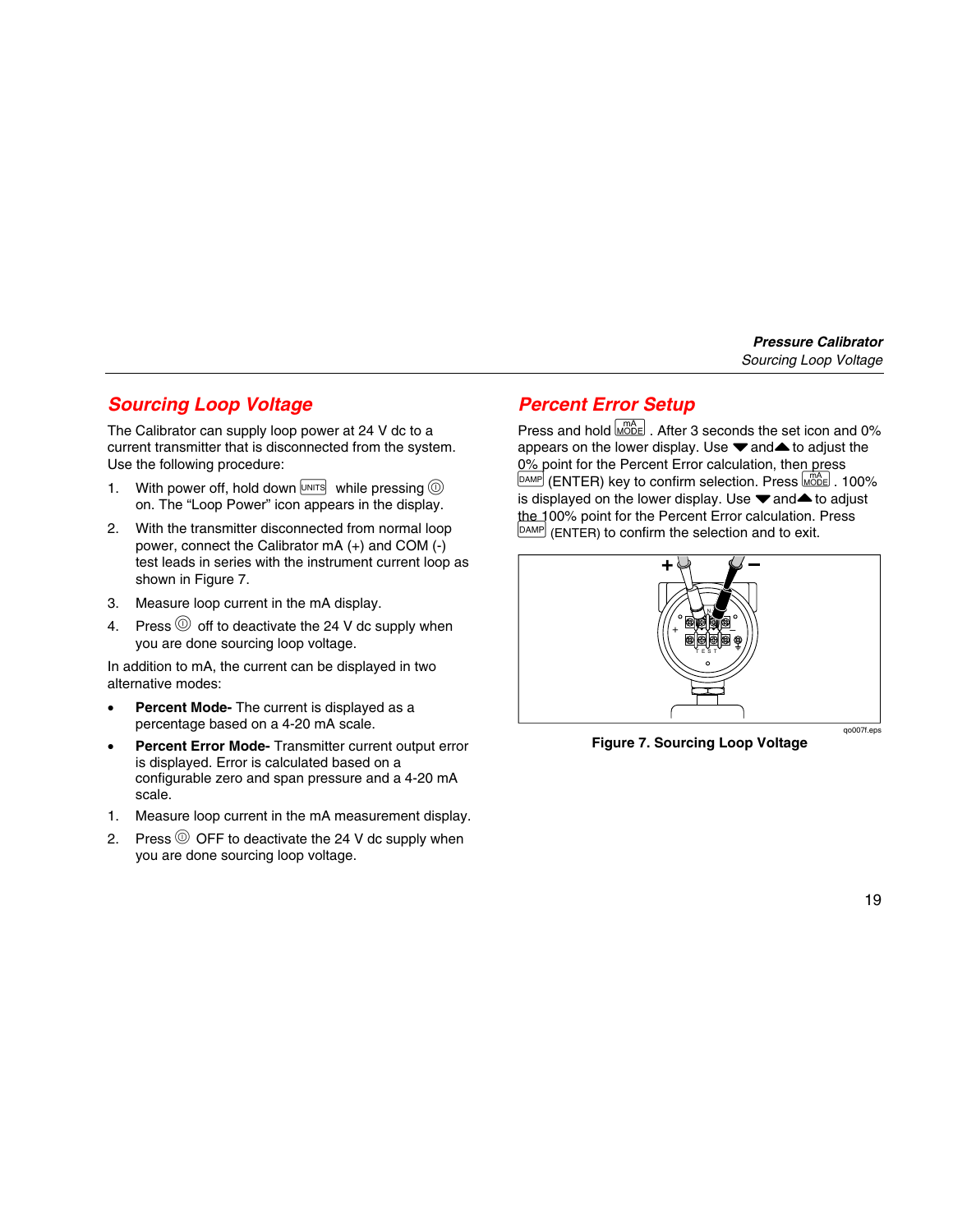# <span id="page-27-0"></span>*Maintenance*

# XW**Warning**

**To avoid possible electric shock, personal injury, or sudden release of pressure, review "Safety Information" earlier in this manual before proceeding.** 

#### **Remove test leads before opening.**

For maintenance procedures not described in this instruction sheet, or if the Calibrator needs repair, contact a Fluke Service Center.

## *In Case of Difficulty*

- Check the battery, test leads, pressure module, and pressure tubing. Follow replacement and connection instructions properly.
- Review this instruction sheet to make sure you are using the Calibrator correctly.

If the Calibrator needs repair, and the Calibrator is under warranty, see the warranty statement for terms. If the warranty has lapsed, the Calibrator can be repaired and returned for a fixed fee.

## *Cleaning*

Periodically wipe the case with a damp cloth and detergent; do not use abrasives or solvents.

### *Calibration*

Fluke recommends that you calibrate your Calibrator once a year to ensure that it performs according to its specifications. A calibration manual is available (PN 686540). Call 1-800-526-4731 from the U.S.A. and Canada. In other countries, contact a Fluke Service Center.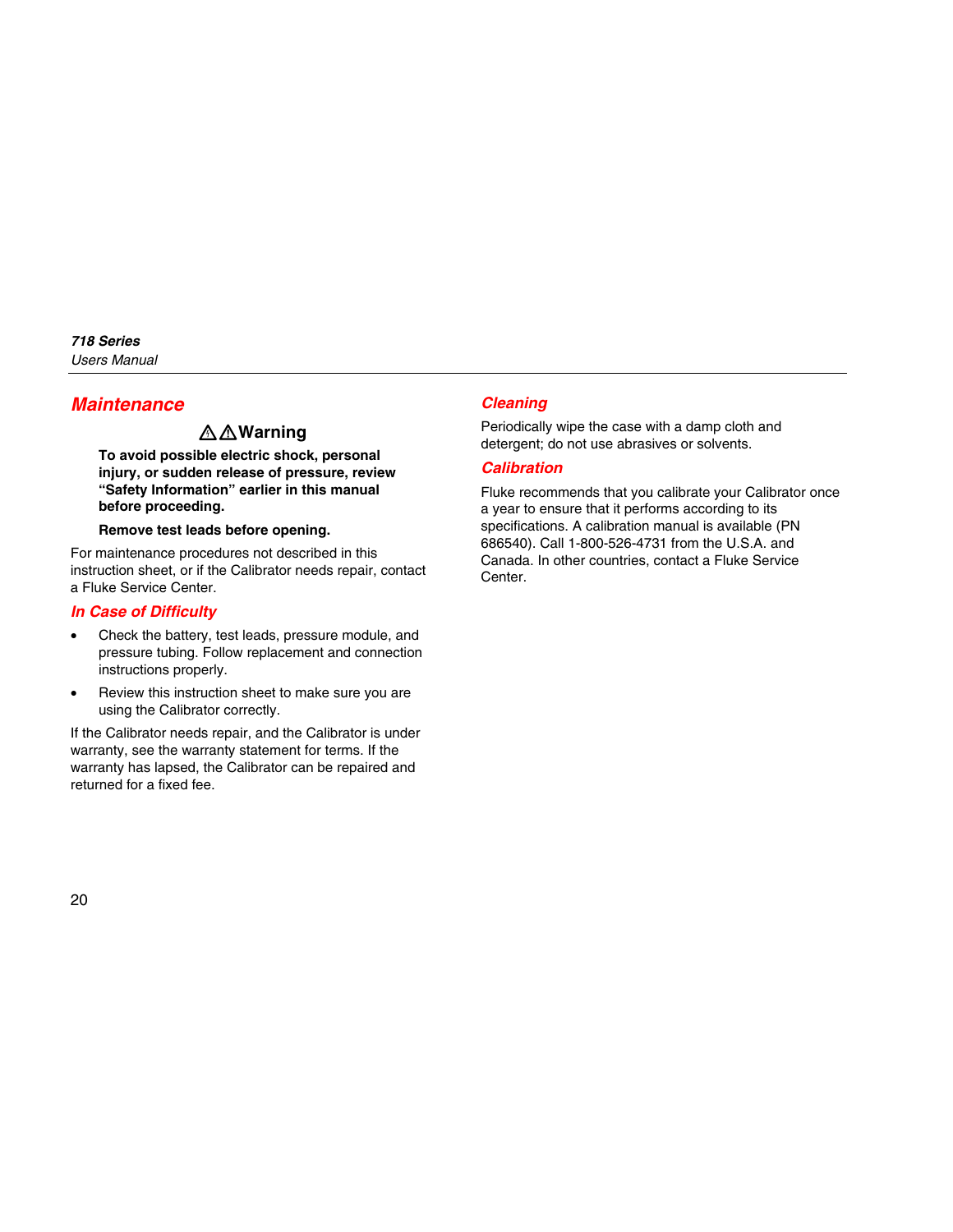## <span id="page-28-0"></span>*Replacing the Batteries*

When the  $\blacksquare$  symbol appears on the display, replace the two 9 V alkaline batteries. Refer to Figure 8.

# XW **Warning**

**To avoid false readings, which could lead to possible electric shock or personal injury, replace the batteries as soon as the battery indicator B** appears.



**Figure 8. Battery Replacement**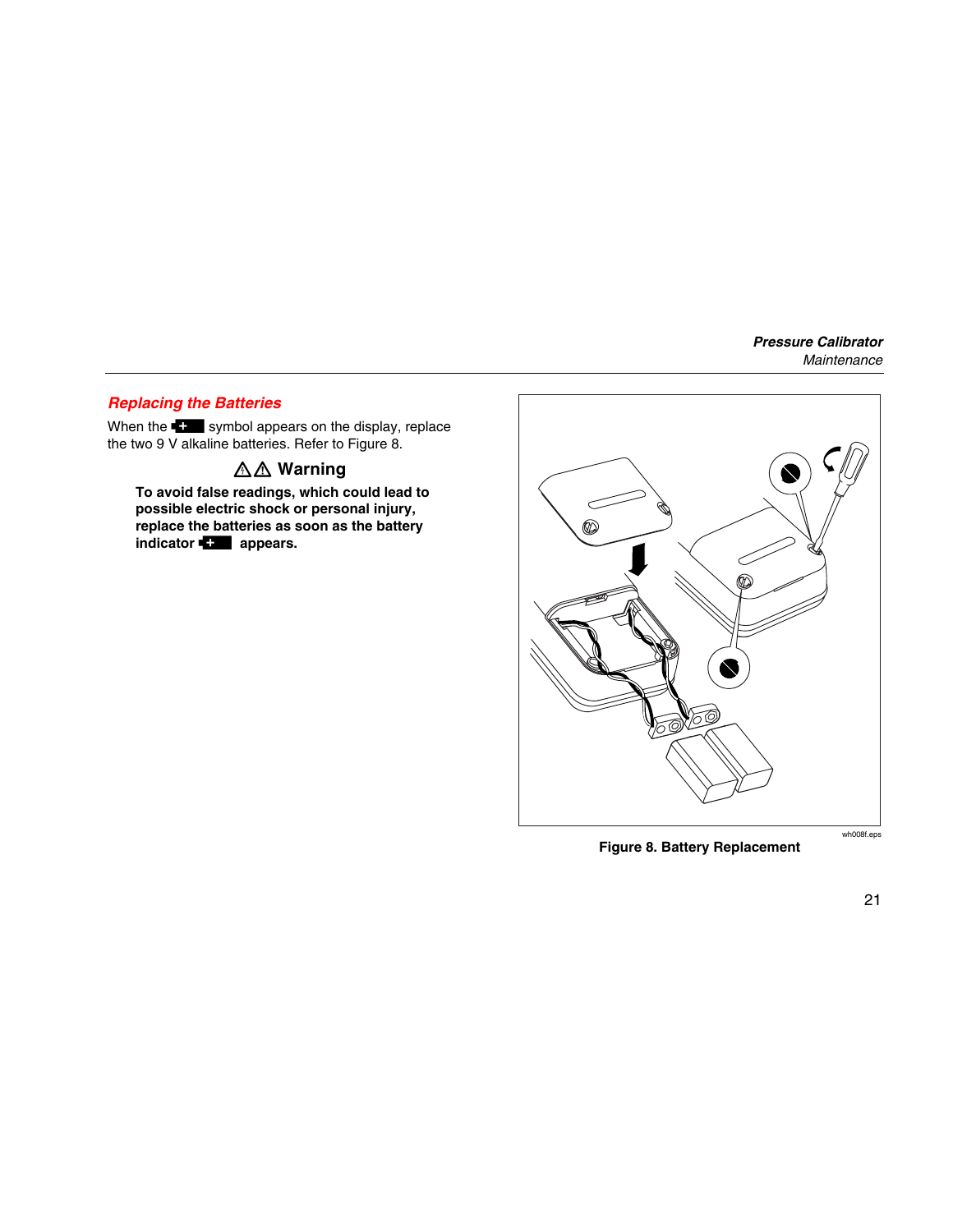# <span id="page-29-0"></span>*Parts and Accessories*

Refer to Table 8 and Figure 9.

## **Table 8. Replacement Parts**

| <b>Item</b>        | <b>Description</b>                        | Part/ Mod. No. | Qty |
|--------------------|-------------------------------------------|----------------|-----|
|                    | Alligator clip red                        | 1670641        |     |
| AC72               | Alligator clip black                      | 1670652        |     |
| BT1, BT2           | 9 V battery, ANSI/NEDA 1604A or IEC 6LR61 | 614487         | 2   |
| <b>Holster</b>     | Holster, Yellow                           | 664182         |     |
| H2, 3, 4           | Case screw                                | 832246         | 3   |
| H <sub>5</sub> , 6 | Battery door fasteners                    | 948609         | 2   |
| H7, 8              | <b>Bracket screw</b>                      | 641131         | 2   |
| MP <sub>1</sub>    | LCD bezel, 718 30G                        | 664158         |     |
| MP <sub>1</sub>    | LCD bezel, 718 100G                       | 664169         |     |
| MP <sub>1</sub>    | LCD bezel, 718 1G                         | 2545047        |     |
| MP1                | LCD bezel, 718 300G                       | 2545058        |     |
| MP <sub>2</sub>    | <b>LCD</b>                                | 686482         |     |
| MP3, 4             | Pump retainer bracket                     | 664201         | 2   |
| MP <sub>5</sub>    | Gasket                                    | 664208         |     |
| MP <sub>6</sub>    | 1G pump                                   | 2571725        |     |
|                    | 30G, 100G and 300G pump                   | 2558508        |     |
| MP7, 8             | Selector knob                             | 664193         | 2   |
| MP <sub>9</sub>    | Vernier adjust knob                       | 664190         |     |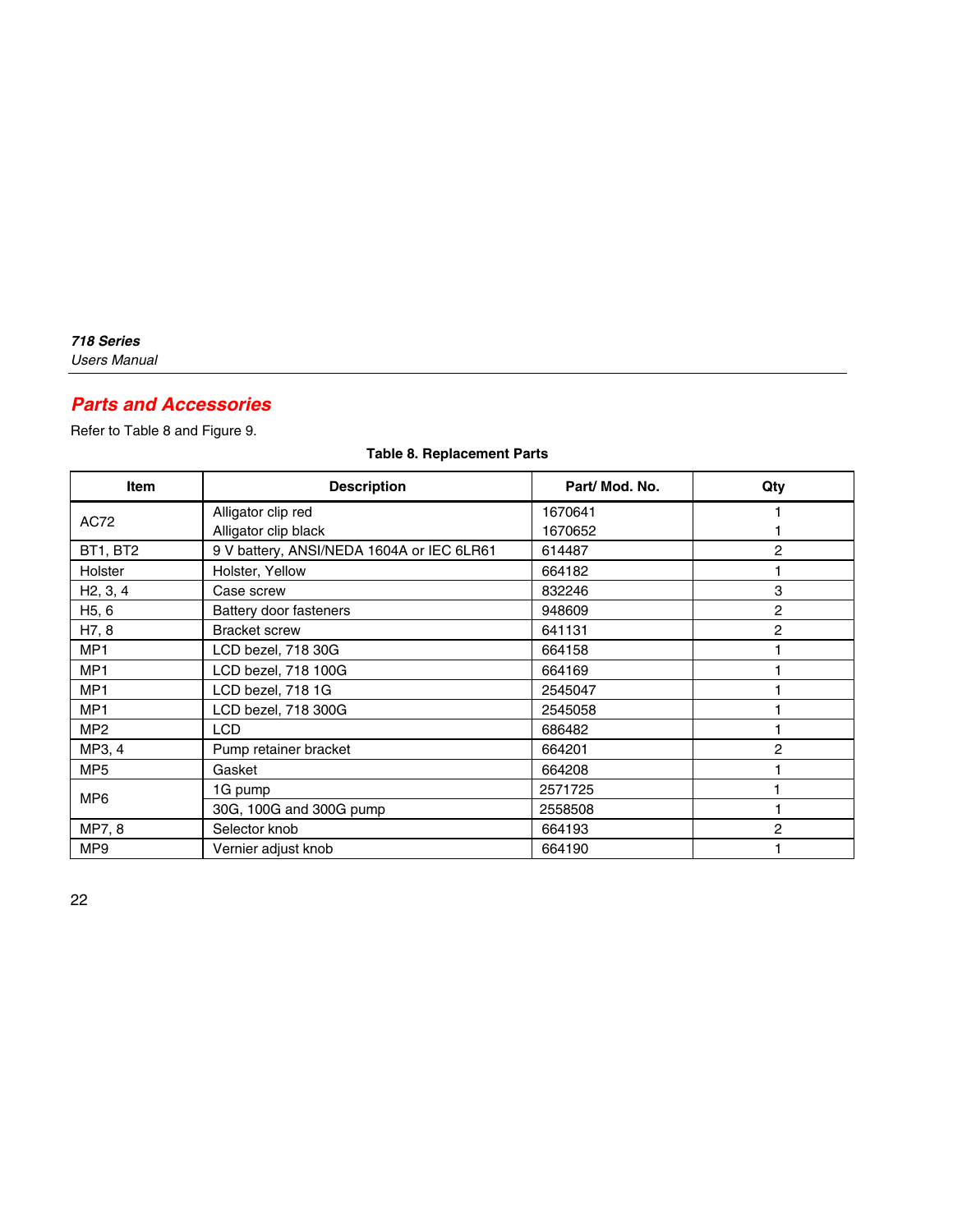|  | Table 8. Replacement Parts (cont.) |  |  |
|--|------------------------------------|--|--|
|--|------------------------------------|--|--|

| <b>Item</b>  | <b>Description</b>                          | Part/ Mod. No. | Qty |
|--------------|---------------------------------------------|----------------|-----|
| <b>MP10</b>  | Pump handle knob                            | 664185         |     |
| MP11, 12, 13 | O-ring                                      | 146688         | 3   |
| <b>MP14</b>  | Spacer                                      | 687449         |     |
| <b>MP85</b>  | Case top/connector, 718 1G, 30G, 100G, 300G | 2546299        |     |
| <b>MP86</b>  | Case bottom                                 | 664174         |     |
| MP89, 90     | Non-skid foot                               | 885884         | 2   |
| MP92         | Battery door                                | 664177         |     |
| S1           | Keypad                                      | 2113087        |     |
| <b>TL20</b>  | Industrial test lead set                    | 1639457        | Opt |
| <b>TL75</b>  | Test lead set                               | 855742         |     |
| TM1          | 718 Product Overview Manual                 | 1549632        |     |
|              | 718 CD-ROM (contains Users Manual)          | 1574463        |     |
|              | <b>71X Series Calibration Manual</b>        | 686540         | Opt |
|              | Pump (with cleanout) rebuild kit            | 2553919        | Opt |
|              | 718 1G Top Case Decal                       | 2546993        |     |
|              | 718 30G Top Case Decal                      | 2547000        |     |
|              | 718 100G Top Case Decal                     | 2547017        |     |
|              | 718 300G Top Case Decal                     | 2547021        |     |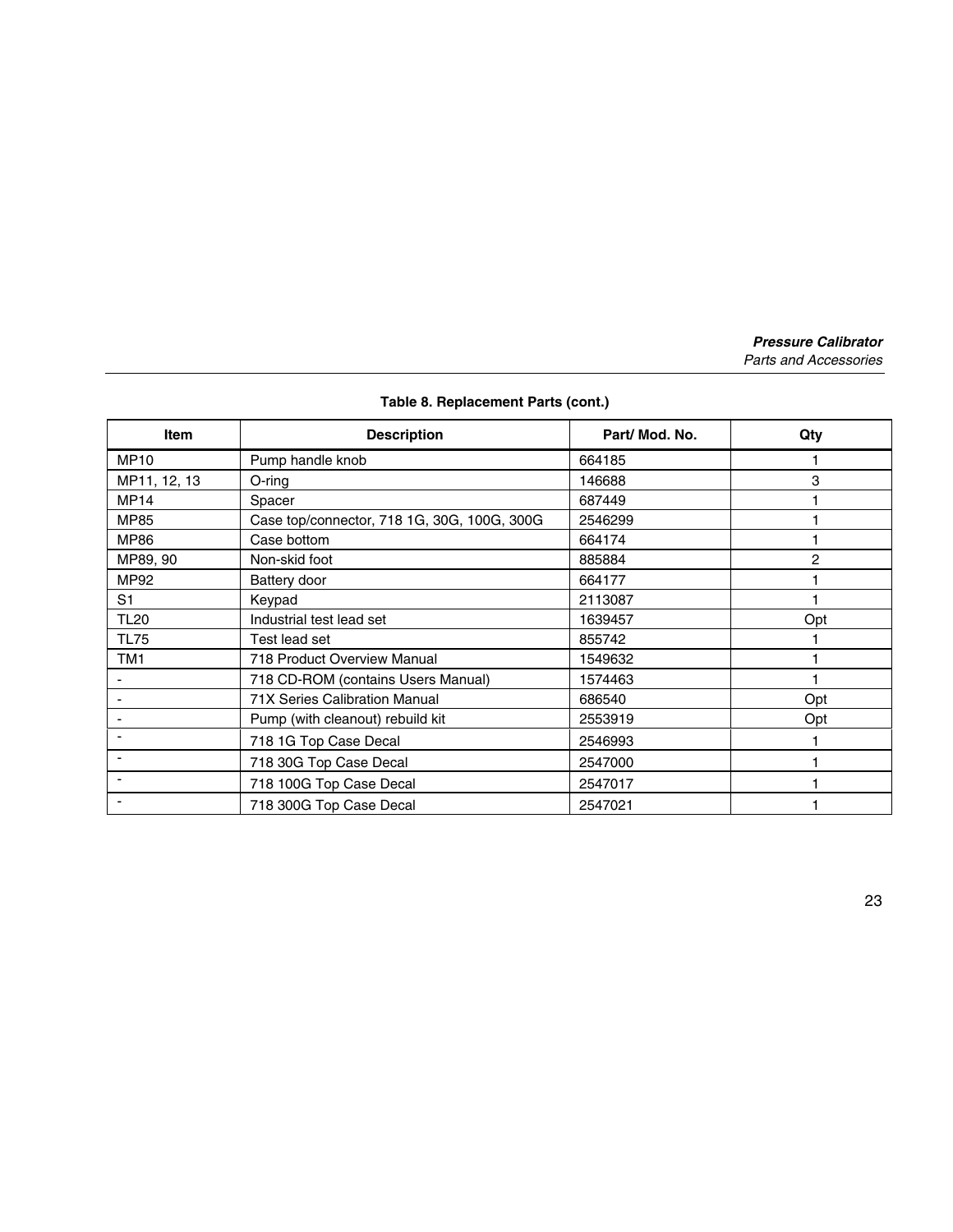#### <span id="page-31-0"></span>*718 Series Users Manual*



**Figure 9. Replacement Parts**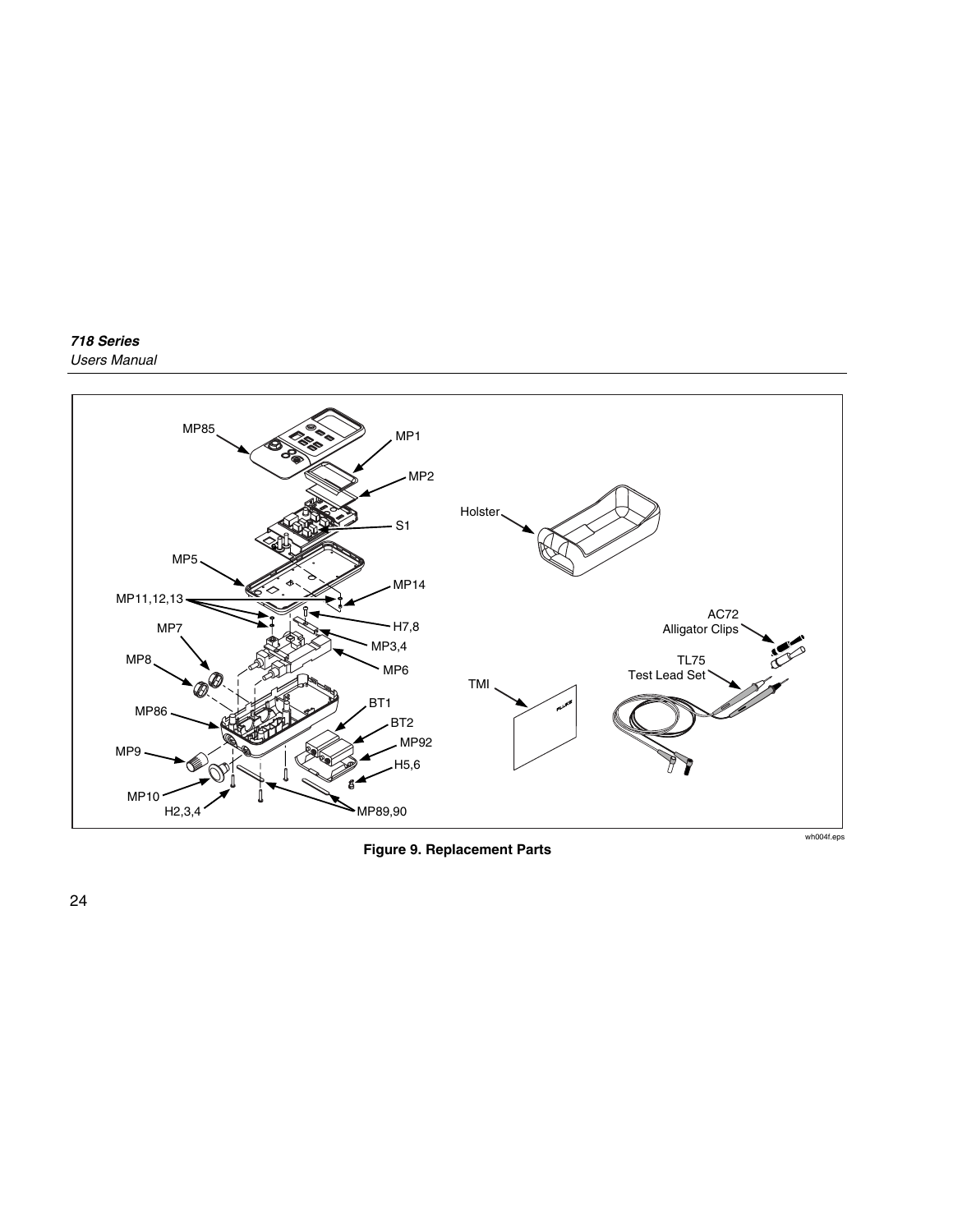# <span id="page-32-0"></span>*Specifications*

Specifications are based on a one year calibration cycle and apply for ambient temperature from  $+18$  °C to  $+28$  °C unless stated otherwise. "Counts" are the number of increments or decrements of the least significant digit.

## *Pressure Sensor Input*

| Model                                                                                                                 | Range                                   | Accuracy                 | Max Non-<br>destructive<br><b>Pressure</b> |
|-----------------------------------------------------------------------------------------------------------------------|-----------------------------------------|--------------------------|--------------------------------------------|
| 1G                                                                                                                    | -1 to 1 PSI<br>$(-7)$ to 8 kPa)         | $\pm$ 0.05 % of<br>Range | 5 PSI<br>(34.5 kPa)                        |
| 30G                                                                                                                   | -12 to 30 PSI (-<br>83 to 207 kPa)      |                          | 60 PSI<br>(413 kPa)                        |
| 100G                                                                                                                  | -12 to 100 PSI<br>(-83 to 690<br>kPa)   |                          | 200 PSI<br>$(1.4 \text{ mPa})$             |
| 300G                                                                                                                  | -12 to 300 PSI<br>(-83 to 2068)<br>kPa) |                          | 375 PSI<br>$(2.6 \text{ mPa})$             |
| Temperature coefficient: 0.01 % of range per $\degree C$ for<br>temperature ranges -10 °C to 18 °C and 28 °C to 55 °C |                                         |                          |                                            |

## *Pressure Module Input*

| Range                           | <b>Resolution</b> | Accuracy |
|---------------------------------|-------------------|----------|
| (determined by Pressure Module) |                   |          |

## *DC mA Input*

| Range                                                                                                                                                     | <b>Resolution</b>  | Accuracy, $\pm$ (% of<br><b>Reading + Counts)</b> |
|-----------------------------------------------------------------------------------------------------------------------------------------------------------|--------------------|---------------------------------------------------|
| 24 mA                                                                                                                                                     | $0.001 \text{ mA}$ | $0.015 + 2$                                       |
| Fuseless overload protection<br>Temperature coefficient: 0.005 % of range per $\degree$ C for<br>temperature ranges -10 °C to 18 °C and 28 °C to<br>55 °C |                    |                                                   |

## *Loop Supply*

24 V dc nominal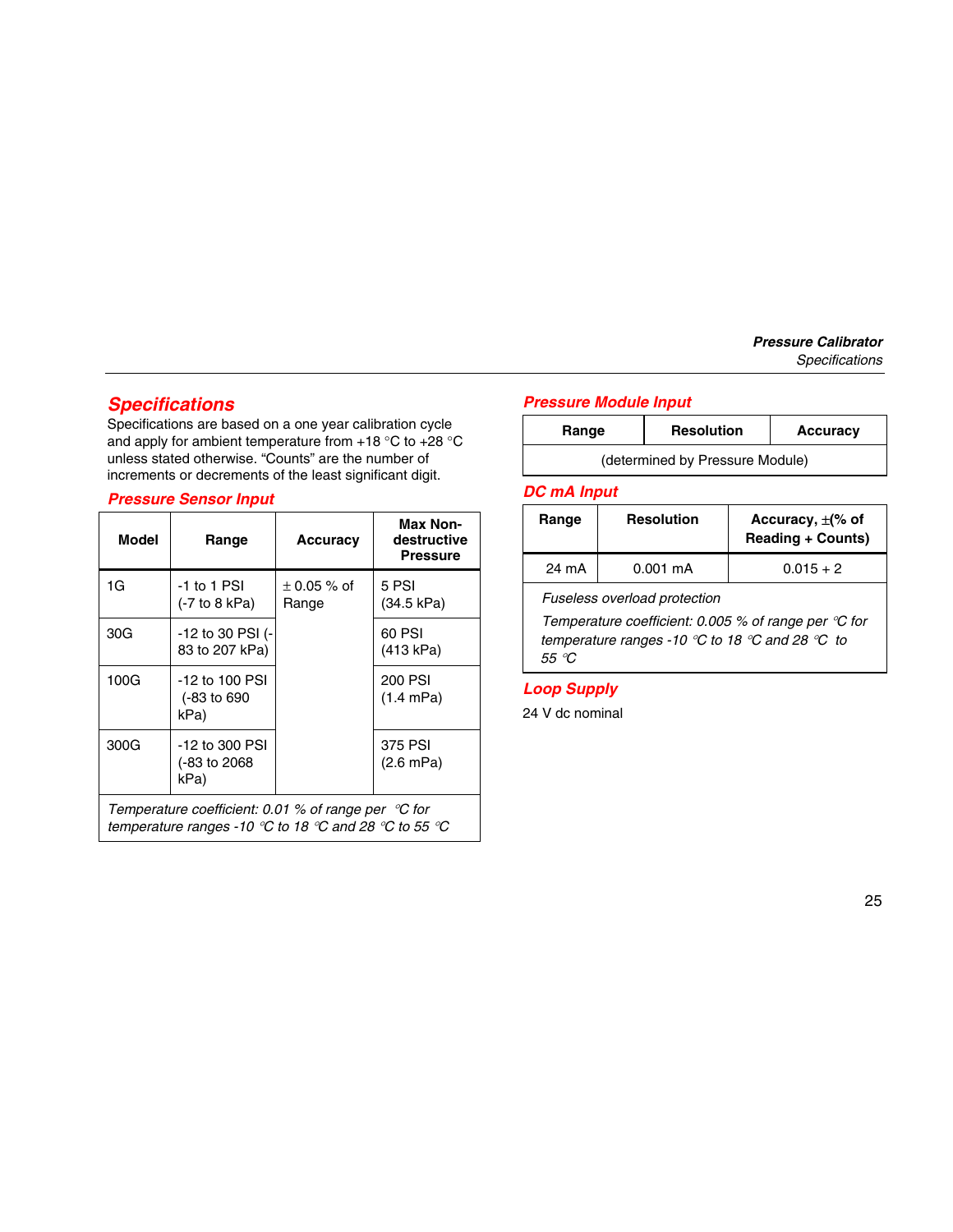### <span id="page-33-0"></span>*General Specifications*

**Maximum voltage applied between either mA terminal and earth ground or between the mA terminals:** 30 V

**Storage temperature:** -40 °C to 60 °C

**Operating temperature:** -10 °C to 55 °C

**Operating altitude:** 3000 meters maximum

**Relative humidity:** 95 % up to 30 °C, 75 % up to 40 °C, 45 % up to 50 °C, and 35 % up to 55 °C

**Vibration:** Random 2 g, 5 Hz to 500 Hz per MIL-PRF-28800F Class 2

**Shock:** 1 meter drop test, per IEC 61010-1

**Safety:** Certified as compliant to ISA-82.02.01 (IEC 61010-1 Mod) CSA C22.2 No. 1010.1

**Protection Class:** Class 2, Double insulated

**Power requirements:** Two 9 V batteries (ANSI/NEDA 1604A or IEC 6LR61)

**Size:** 60 mm H x 87 mm W x 210 mm L (2.38 in H x 3.41 in W x 8.28 in L); with holster: 66 mm H x 94 mm W x 216 mm L (2.61 in H x 3.72 in W x 8.5 in L)

**Weight:** 737 g (26 oz); with holster: 992 g (35 oz)